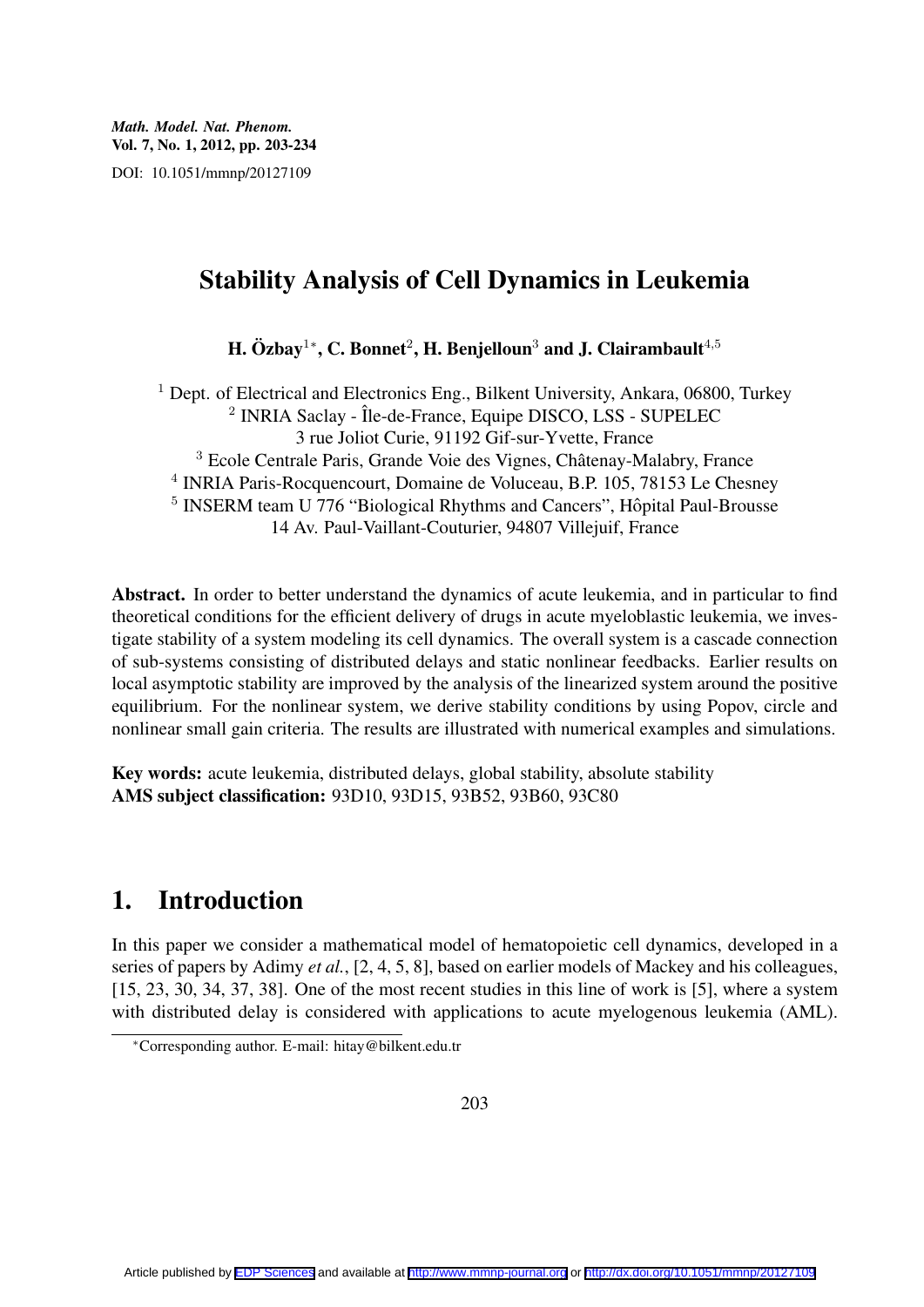This is a nonlinear system consisting of several compartments connected in series. Equilibrium conditions are studied and local stability analysis for different equilibria is done in [5], where sufficient conditions for local asymptotic stability are obtained using earlier results of [8]. Later, in [52] a necessary and sufficient condition is obtained for a particular choice of the distributed delay kernel for the linearized system.

The main practical interest of studying such stability conditions is to investigate possible stabilizing procedures that may offer guidelines for theoretical therapeutic drug infusion schedules in AML. AML is characterized by uncontrolled proliferation together with a blockade of differentiation. In the special case of promyelocytic acute leukemia (AML3 in the FAB classification), it is known and universally used in the clinic that the combination of a cytotoxic drug and of a redifferentiating agent, two drugs with completely different mechanisms, cures 80% of patients [28], which unfortunately is not the case of other types of AML. Our goal is firstly to give theoretical, as opposed to empirical, conditions under which this known treatment will be efficient, and secondly to supply biomedical collaborators, who perform pharmacological experiments on leukemic cell cultures, with a rationale to design new therapeutic schemes on various forms of AML. Indeed, one may note that apart from promyelocytic leukemia [28], the pharmacological treatments of AML have remained almost at a standstill in the past forty years [60], new targeted therapies being still under investigation and the only sure way to cure AML being bone marrow transplant [33]. In such context, there is reasonable room for theoretical methods to help better understanding of the disease dynamics and possible therapeutic advances.

Various aspects of linear systems with distributed delays have been studied earlier, [26, 43, 45, 46, 64, 65]. In this paper, by using a frequency domain analysis, we improve the sufficient conditions of [5, 52]. For this purpose, we study the gain margin for the linear models around the "positive equilibrium." There are many equilibria for this nonlinear system; here, we concentrate on a particular one which gives non-zero cell count in each compartment of the model proposed by [5]. In this sense, we extend our earlier work [52] to cover all possible cases of parameter values in the linearized model.

The second part of our main results deals with stability analysis of the compartmental nonlinear system. For delay systems with uncertain nonlinearity, primary tools of stability analysis have been the nonlinear small gain condition, circle criterion and Popov criterion, [16, 29, 56, 58], see also [10, 11, 48, 17] and their references. Here, we show that the system studied in [5] can be put within the framework of these methods.

In Section 2. the mathematical model of cell dynamics is described. The main results are presented in Section 3. Numerical examples and simulations are given in Section 4. Concluding results are made in Section 5.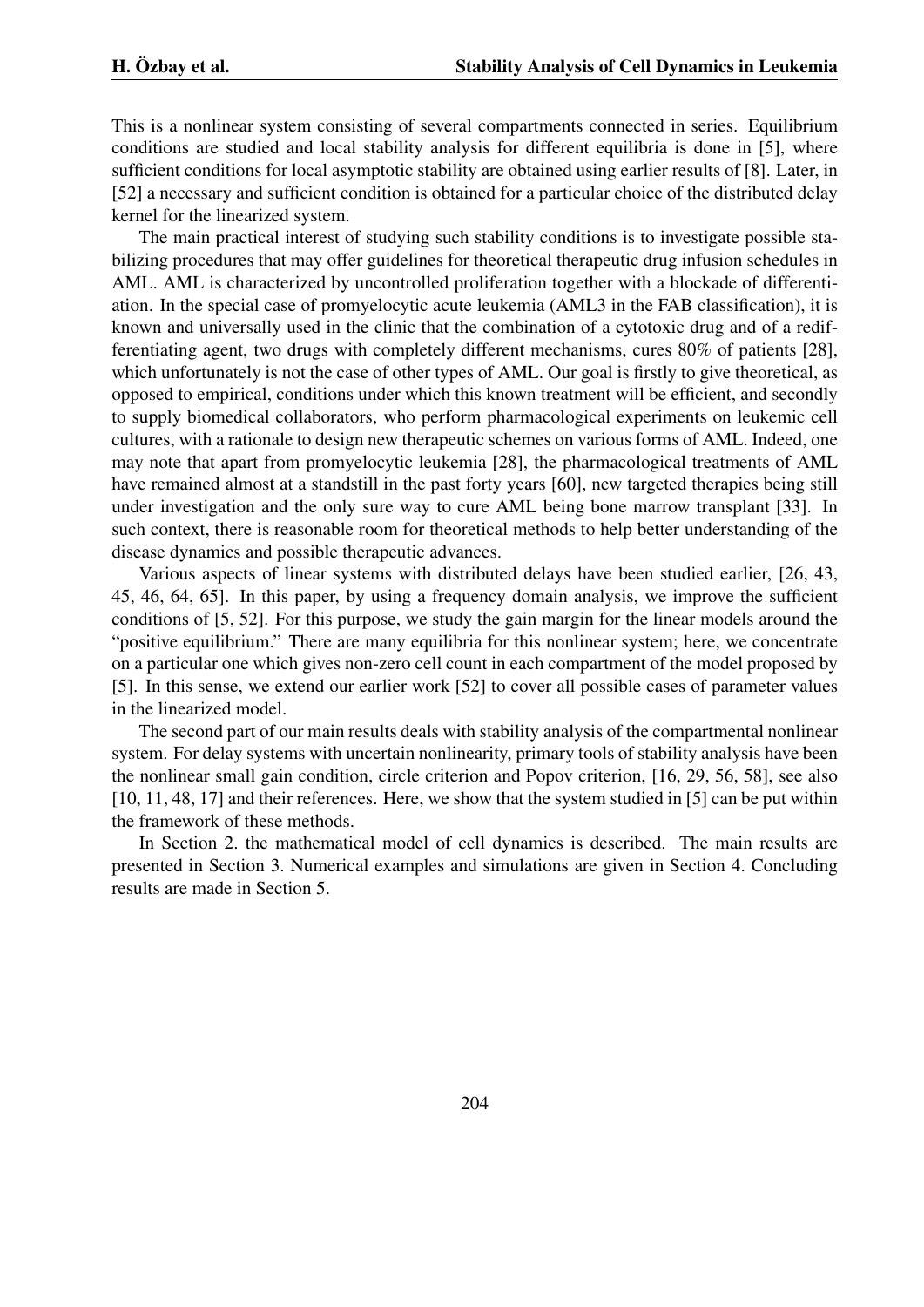## 2. Mathematical Model of Cell Dynamics in Leukemia

### 2.1. Biological Preliminaries

The formation of blood cells is called *hematopoiesis*. It is initiated in the bone marrow by the hematopoietic stem cells (HSCs). HSCs can proliferate, self renew and differentiate into multiple lineages. *Proliferation* is the cell cycle (growth phase). At the end of this cycle, cell division occurs and two types of cells are produced: daughter cells with the same biological properties as the parent (*self-renewal*), and progenitors; these are cells that are precursors of the three blood lineages: red blood cells, white blood cells and platelets. When they have reached maturity, they are released into the blood. The production of progenitors at cell division is called *differentiation*. Progenitors can proliferate and differentiate (in some cases they may self renew or become stem cells, see below for more discussion).

Similar to normal hematopoiesis, *leukemia* (also known as "blood cancer" characterized by uncontrolled proliferation of blood cells) is caused by leukemia stem cells (LSCs), whose progenitors are capable of self renewal, see Figure 1, [32, 41]. There are both acute and chronic versions of the myelogenous and lymphoblastic leukemia (AML, CML, ALL, CLL).



Figure 1: Hematopoiesis and Leukemia.

LSCs are discovered in humans in 1997, [13]. Since then, many other cancer stem cells (CSCs) have been identified: breast cancer in 2003, brain tumor in 2004, and later, colon, prostate, lung and liver CSCs have followed, [12]. Recently, it has been reported that, in some types of cancers, progenitor cells may become stem cells (this is called *plasticity*), [27], but for the mathematical model of cell dynamics in leukemia our basis will be Figure 1, which is a simplified version of Figure 1 of [41], where further justifying references can be found.

In summary, in normal hematopoiesis and leukemia, there are at least three different populations of cells: (1) HSCs/LSCs, (2) Progenitors, and (3) Myeloid/Lymphoid/Leukemic cells. Cells in population (*i*) are differentiating to give rise to cells in population  $(i + 1)$ . This is the basis of the "compartmental" dynamical model considered in the paper.

Identification of LSCs is possible by detection of cluster destination (CD) molecules CD34 and CD38 (these are certain types of cell surface proteins). In 1997, [13] have shown that a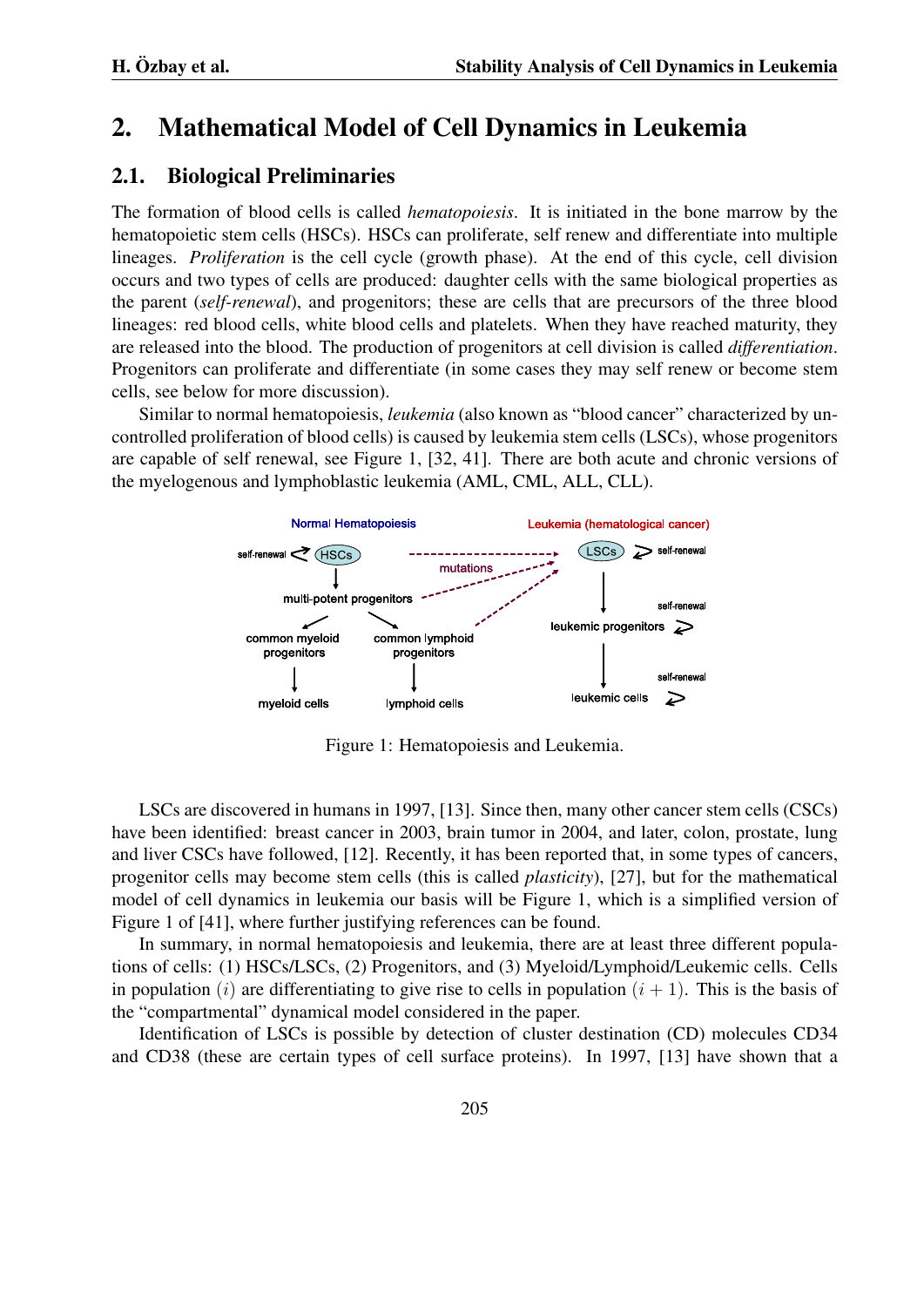phenotype denoted by CD34+CD38- is the main feature of LSCs. Since then, more detailed studies have been performed and other CD molecules have been determined to be important factors in the identification of LSCs and leukemia progenitors, primarily CD123 (IL-3R*α*), CD90 (Thy-1), CD117 (C-Kit), CD135 (Flt-3) and CD33 (Siglec-3), see e.g. [31, 63, 69]. In certain types of AML, one might characterize ([40]) the LSCs, progenitors and leukemia cells with the following differentiation path:

CD34+CD38-CD33- *→* CD34+CD38+CD33- *→* CD34+CD38+CD33+

Hence, one might be able to identify the percentage of populations in three different compartments by detecting these CD molecules. Of course, it is possible to increase the complexity level and the number of compartments by including CD123, CD90 and other factors. In recent studies, different stages of differentiation are discussed and model parameters are estimated: it is predicted that at least 31 divisions occur between HSC and the circulating blood cells, [20], but for practical purposes 4 to 8 compartment models are sufficient to diagnose CML in humans, [54].

The system we consider here comes from [5], where the mathematical model is based on earlier studies [2]–[9], see also [15, 22, 30, 34, 39, 49, 57]. In the literature, there are many other compartmental dynamical models looking similar to the model of [5]. Many of these do not contain time delays (time spent in the growth phase) or consider point delays only (time spent in the proliferation phase is the same for each cell in a compartment). One of the first mathematical models of hematopoiesis is a single compartment system with a time delay, [37], which is further refined in [38], separating the cell population of the single compartment into two: proliferating cells (those in the growth phase) and quiescent (non-proliferating) cells. See also the earlier paper [67]. Two compartment and four compartment delay-free models of leukemia dynamics can be found in [19] and in [44], respectively. Two coupled delay differential equation model proposed in [38] has been re-considered later by many scientists. Its parameters are estimated in [34] and stability analysis is performed in [1, 68]. This model has been improved in [15] by considering two additional compartments. Similar dynamical models are used for analyzing erythropoiesis (production of red blood cells) [35], and for investigating therapeutic methods in acute lymphoblastic leukemia (ALL), [47]; see also the review [24]. More recently, PDE based models of cell dynamics in hematopoiesis have been studied in [3, 7, 36, 61].

### 2.2. Dynamical System Equations

Consider the compartmental classification of cell populations as discussed in Section 2.1. At each compartment, cell population can be further categorized as proliferating and quiescent (nonproliferating) cells. Let *x<sup>i</sup>* denote the quiescent cell population and *y<sup>i</sup>* denote the proliferating cell population in compartment *i*. In leukemia, LSCs, progenitors and leukemic cells can self-renew. Therefore, at the cell division in compartment *i*, some portion of daughter cells will be part of *x<sup>i</sup>* (this is self-renewal; the newborn cells go to the quiescent phase, and at any given time, certain percentage of the quiescent cells move to the growth phase; this is determined by the "re-introduction function", [38]) and other daughter cells will contribute to  $x_{i+1}$  (differentiation). Let  $K_i$  be the probability of differentiation,  $0 < K_i < 1$ . So, the rate at which  $x_i$  is increased, due to the division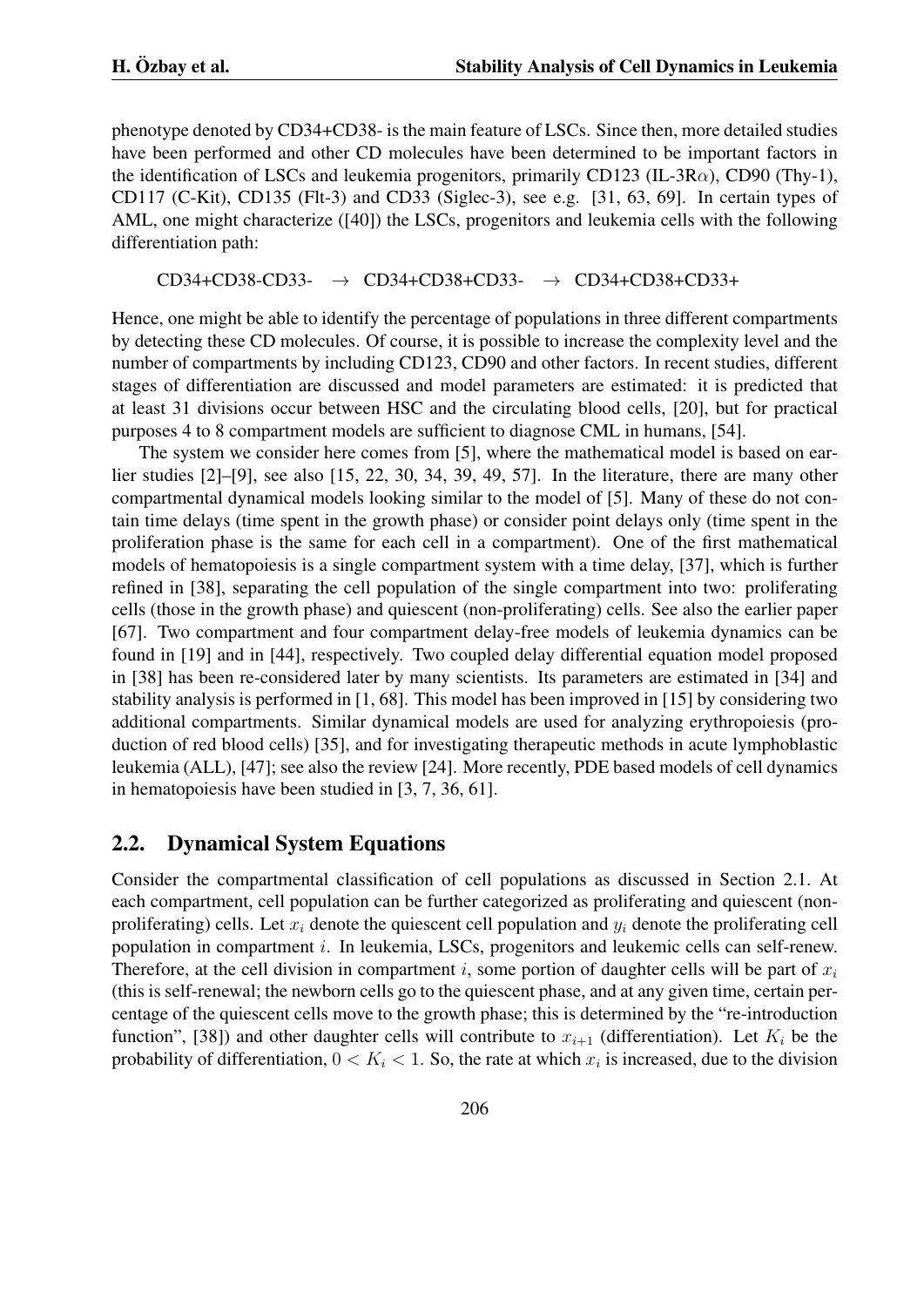of cells in  $y_i$ , is  $2(1 - K_i)$  and the rate at which  $x_{i+1}$  is increased, due to the division of cells in  $y_i$ , is  $2K_i$ . Recall that at each cell division two daughter cells are produced, hence the factor 2 multiplying  $(1 - K_i)$  and  $K_i$ .

Let  $\tau_i$  be the maximum possible time spent by a cell in proliferation in compartment *i* before it divides. Some cells divide before  $\tau_i$ . For example, in the erythropoiesis model of [35], time delay ranges from 5h (abnormal fast differentiation) to 10 days (late differentiation), and the nominal value is 2 days. In leukemia as well, we expect a non-uniform time delay. This justifies the distributed delay model given below, see also [24] and its references.

Let  $\delta_i$  denote the death rate for the quiescent cell population. Similarly, let  $\gamma_i$  denote death rate for the proliferating cell population (certain cells in proliferation die before they have a chance to divide, this is called apoptosis). Then, for each compartment  $i \in \{1, \ldots, n\}$  the dynamical system equations are in the form

$$
\dot{x}_i(t) = -\delta_i x_i(t) - w_i(t) + 2L_i \int_0^{\tau_i} e^{-\gamma_i a} f_i(a) w_i(t - a) da \tag{2.1}
$$

$$
+2K_{i-1} \int_0^{\infty} e^{-\gamma_{i-1}a} f_{i-1}(a) w_{i-1}(t-a) da
$$
  

$$
\dot{y}_i(t) = -\gamma_i y_i(t) + w_i(t) - \int_0^{\tau_i} e^{-\gamma_i a} f_i(a) w_i(t-a) da
$$
 (2.2)

where,  $L_i := (1 - K_i)$ , with  $K_0 = 0$ ,

$$
w_i(t) := \beta_i(x_i(t))x_i(t) , \qquad (2.3)
$$

 $\beta_i(\cdot)$  is the re-introduction function from quiescent subpopulation into the proliferative subpopulation and  $f_i$  is the mitosis (cell division) probability density. Note that mitosis occurs before the age limit *τ<sup>i</sup>* , and

$$
f_i(a) \ge 0
$$
 for all  $a \in [0, \tau_i]$  and  $\int_0^{\tau_i} f_i(a)da = 1$ .

The compartmental model is illustrated in Figure 2, and each compartment  $\Sigma_i$  is depicted in Figure 3, where  $u_{i-1}(t)$  for  $t \ge 0$ , and the initial conditions  $x_i(a)$  for  $a \in [-\tau_i, 0]$ , are the inputs and  $x_i(t)$ ,  $y_i(t)$ ,  $u_i(t)$ , for  $t > 0$ , are the outputs, with  $u_0 = 0$ . The subsystem represented by the transfer function  $G_i(s)$  is a linear time-invariant system with distributed delay, whose impulse response is

$$
g_i(t) := e^{-\gamma_i t} f_i(t) \text{ for } t \in [0, \tau_i] \text{ and } g_i(t) = 0 \text{ for } t > \tau_i, \text{ i.e.,}
$$

$$
G_i(s) = \int_0^{\tau_i} e^{-\gamma_i t} f_i(t) e^{-st} dt.
$$
(2.4)

As noted in [5], distributed delay terms in (2.1) come from integration of partial differential equations representing population dynamics. Moreover, the population of proliferating cells *y<sup>i</sup>* has no impact on the dynamics of the resting cells. This fact is clearly observed in Figure 3: the internal subsystem  $\Sigma_{yi}$  generating  $y_i$  is a first order linear time invariant system which has no impact on the remaining internal signals of  $\Sigma_i$ . In fact  $\Sigma_{yi}$  can be thought as a separate system with input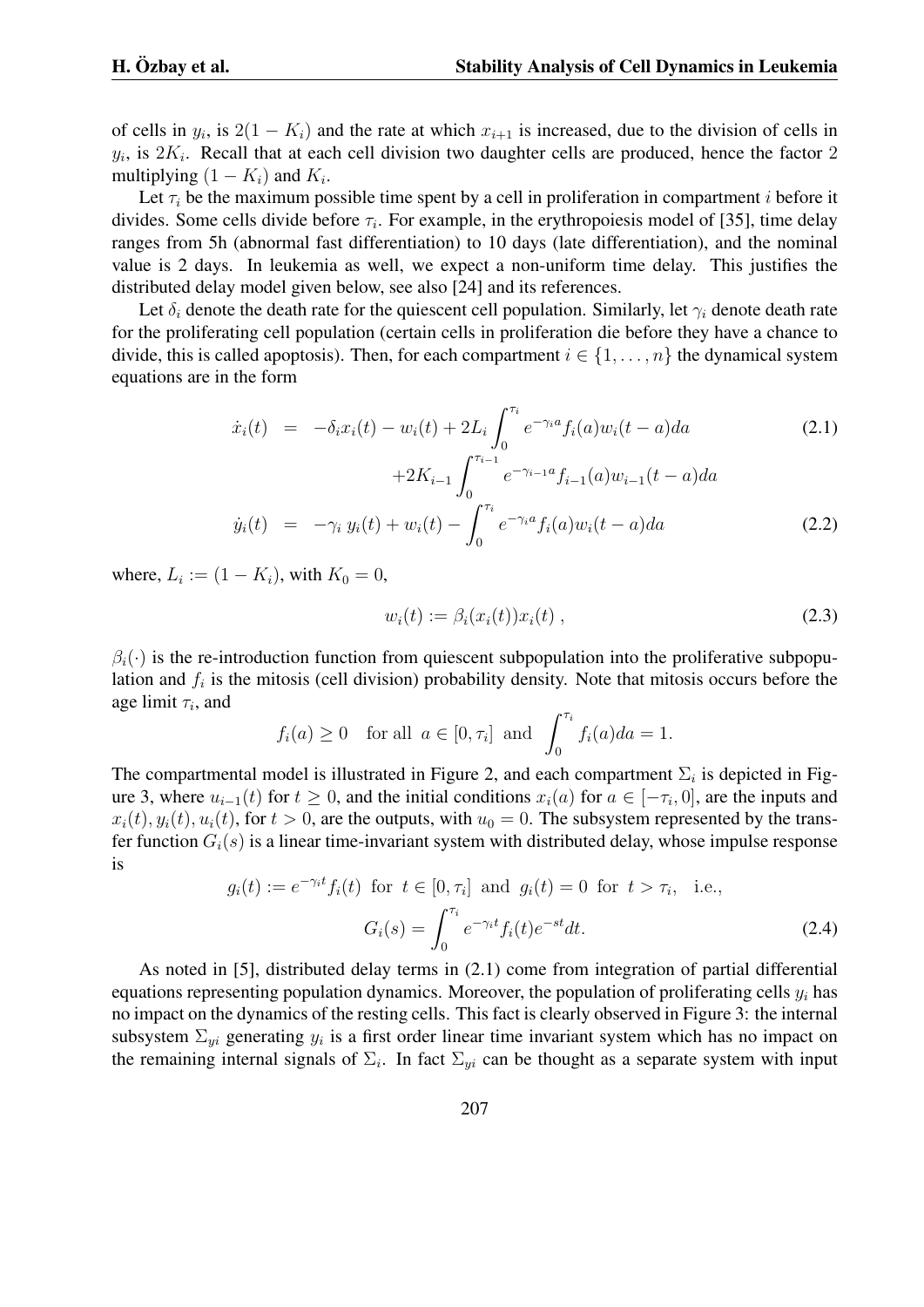

Figure 2: Compartmental Representation of the System.



Figure 3: Internal Structure of the Compartment  $\Sigma_i$ .

 $(I - G_i)w_i$ . Then, as long as  $\gamma_i > 0$ , the signal  $y_i$  tracks  $(I - G_i)w_i$ . Therefore, we concentrate on stability analysis of the system represented by equations (2.1) and (2.3) only.

We make the following assumption, which implies that  $(2.1)$ – $(2.3)$  admit unique non-negative solution  $\{x_i(t), y_i(t), w_i(t)\}$ , for  $i = 1, \ldots, n$ ; see e.g. [5, 8] and their references.

*Assumption 1.* The function  $\beta_i(\cdot)$  is a differentiable and uniformly decreasing function with  $\beta_i(0) > 0$  and  $\beta_i(x) \to 0$  as  $x \to \infty$ . The function  $f_i(\cdot)$  is such that  $G_i$  is strictly proper, i.e.,  $G_i(s) \to 0$  as  $|s| \to \infty$ . The initial condition  $x_i(\theta)$  is a continuous function of  $\theta \in [\tau_i, 0]$ . Typical selection of  $\beta_i$  is in the form

$$
\beta_i(x) = \frac{\beta_i(0)}{1 + b_i x^{N_i}}\tag{2.5}
$$

where  $\beta_i(0) > 0$ ,  $b_i > 0$  and  $N_i$  is an integer greater or equal to 2 (see [38], and also [15] and [24] for biological justifications and further details).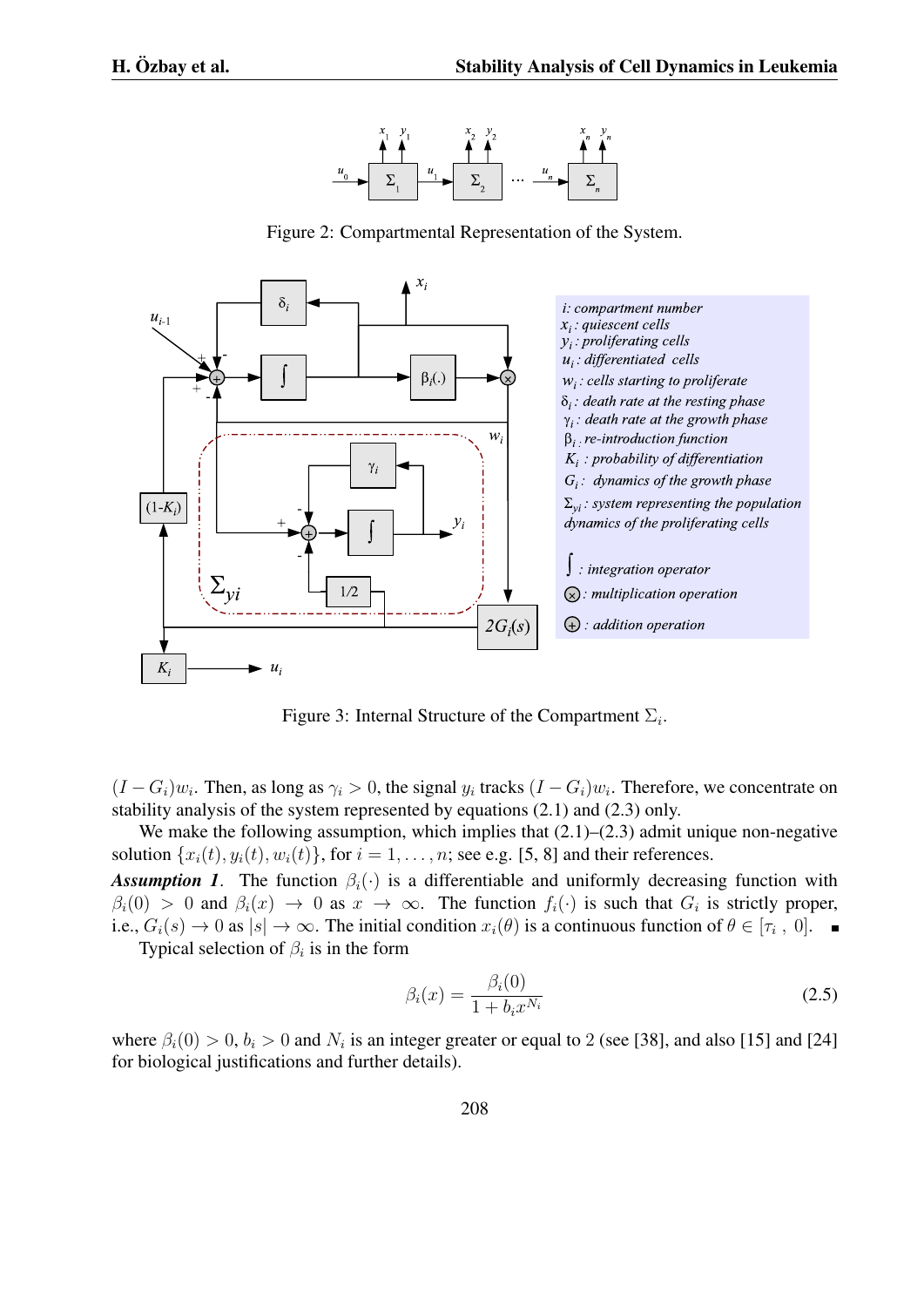In this paper we are interested in a form of  $f_i$  considered in [52]:

$$
f_i(a) = \frac{m_i}{e^{m_i \tau_i} - 1} e^{m_i a}, \quad a \in [0, \tau_i] \quad m_i > \gamma_i
$$
 (2.6)

which leads to

$$
G_i(s) = q_i \frac{1 - e^{-\tau_i(s - r_i)}}{(s - r_i)}
$$
\n(2.7)

where  $q_i = m_i/(e^{m_i \tau_i} - 1) > 0$  and  $r_i = m_i - \gamma_i > 0$ . Note that  $G_i \in \mathcal{H}_{\infty}$  and it does not have a pole, in fact  $G_i(r_i) = q_i \tau_i$ . Some of the results in the next section will be given for generic  $G_i(s)$ satisfying Assumption 1, and some specific results will be given for the choice (2.7). We should also note that  $G_i$ ,  $(2.7)$ , is a stable system whose impulse response is non-negative, therefore,

$$
||G_i||_{\infty} = \sup_{\omega} |G_i(j\omega)| \le \sup_{\omega} \int_0^{\infty} |g_i(t)| |e^{-j\omega t}| dt = \int_0^{\infty} g_i(t) dt = G_i(0) \le ||G_i||_{\infty}.
$$

Thus  $G_i(0) = ||G_i||_{\infty}$ .

As mentioned in [52], the choice (2.6) corresponds to a truncated exponential term for the mitosis function. In this model of mitosis, cells are authorized to divide with a probability that increases exponentially with age in the division cycle (most of the division occurs just before the age limit  $\tau_i$ ). Whereas in [5] this division probability is taken as a simple Dirac mass at the end of the cycle, i.e.  $f_i(t) = \delta(t - \tau_i)$ , we have chosen in the present study to mimic this biological behavior in a more continuous way, allowing thus cells to divide increasingly with age. Even though this increase is very steep, it seems to us biologically more relevant than a Dirac mass.

**Remark 1.** When  $f_o(t) := \delta(t - \tau_i)$  we have  $G_o(s) = e^{-\tau_i(s + \gamma_i)}$  and hence  $G_o(0) = e^{-\gamma_i \tau_i}$ . On the other hand, when  $G_i(s)$  is in the form (2.7) we have

$$
G_i(0) = \frac{m_i}{m_i - \gamma_i} \frac{e^{(m_i - \gamma_i)\tau_i} - 1}{e^{m_i \tau_i} - 1}.
$$

We claim that  $G_i(0) > G_o(0)$  for all  $m_i > \gamma_i$  and  $\tau_i > 0$ . It is easy to check that the claim is true if and only if

$$
\frac{e^{m_i \tau_i} - e^{\tau_i \gamma_i}}{e^{m_i \tau_i} - 1} > \frac{m_i - \gamma_i}{m_i}
$$
\n
$$
\frac{\gamma_i}{e^{\gamma_i \tau_i} - 1} > \frac{m_i}{e^{m_i \tau_i} - 1}.
$$
\n(2.8)

which is equivalent to

The condition (2.8) holds for all  $m_i > \gamma_i$  and  $\tau_i > 0$  because the function  $x(e^{\tau x} - 1)^{-1}$  is a decreasing function of *x* when  $x > 0$  and  $\tau > 0$ . Thus,

$$
G_i(0) > e^{-\gamma_i \tau_i} \quad \text{for all } m_i > \gamma_i \text{ and } \tau_i > 0 \tag{2.9}
$$

as claimed. The inequality (2.9) will allow us to compare stability results obtained by taking  $f_i = \delta(t - \tau_i)$  with the results obtained by the choice (2.6). Also, note that when  $m_i \to \infty$  the distribution (2.6) approaches to a Dirac mass at  $\tau_i$ , and in this case  $G_i(0) \to e^{-\gamma_i \tau_i}$ .  $\blacksquare$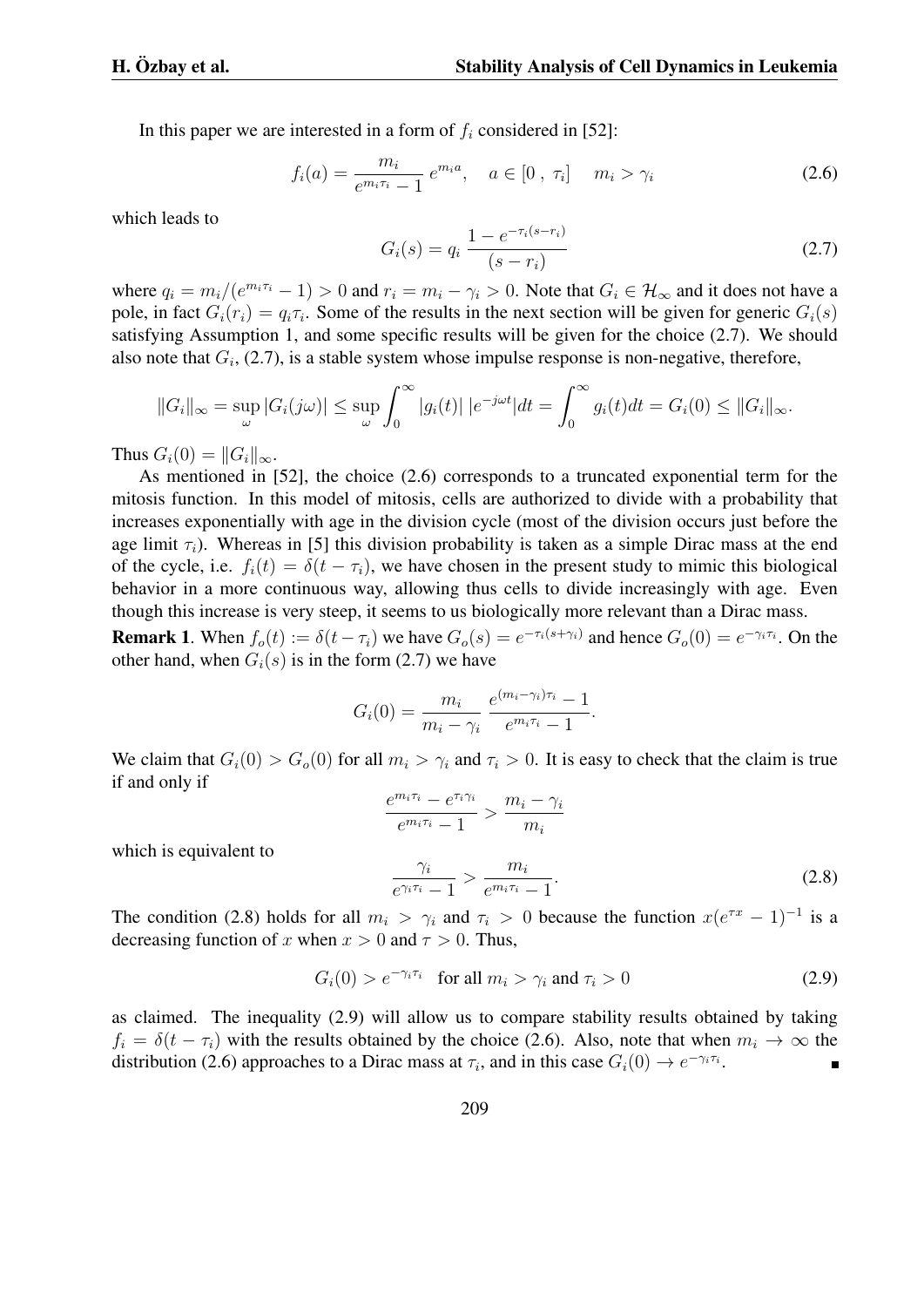Clearly, the origin is an equilibrium of the nonlinear system, defined by (2.1)-(2.3), that corresponds to death of all cells. Stability conditions for the case where the origin is the unique equilibrium are obtained in [6]. In this paper we derive stability conditions for a "positive equilibrium point,"  $[\bar{x}_1, \ldots, \bar{x}_n]^T$ , where all  $\bar{x}_i$  are strictly positive. There are other equilibrium points where some of the  $\bar{x}_i$  are zero and some are positive; for details see [5]. We now define

$$
\alpha_i := 2L_i \int_0^{\tau_i} g_i(t)dt - 1 = 2L_i G_i(0) - 1 \tag{2.10}
$$

and make the following additional assumptions.

*Assumption 2.* We have  $\alpha_i > 0$  for all  $i = 1, \ldots, n$ .

Remark 2. To justify this assumption, let us consider the minimal case for the source term *β* of the proliferating compartment dynamics when only self-renewal is active with no actual input from a non proliferating buffer compartment, and no loss term by differentiation. These are the minimal conditions for actual proliferation, i.e. growth of the proliferative compartment. Then this minimal dynamics is represented by the classical transport equation of population dynamics, structured in age a (see, e.g., [55]; indeed, this equation dates back to McKendrick, see [42]):

$$
\begin{cases}\n\frac{\partial n}{\partial a}(t,a) + \frac{\partial n}{\partial t}(t,a) + 2Lk(a)n(t,a) + \gamma n(t,a) & = 0 \\
n(t = 0, a) & = n^0(a) \\
n(t,a = 0) & = 2L \int_0^{+\infty} k(y)n(t,y) dy\n\end{cases}
$$

where  $k(a)$  is the rate of self-renewal. It is then classical (by integration along characteristics) in population dynamics that the probability density function of mitosis is given by

$$
f(a) = k(a)e^{\int_0^a k(y) dy},
$$

and (by injection of the solution into the boundary condition) that the leading growth exponent *λ* is the only positive real solution to Lotka's equation

$$
1 = 2L \int_0^{+\infty} e^{-\lambda a - \gamma a} f(a) \, da.
$$

Saying that  $\alpha_i > 0$  is then exactly saying that  $\lambda > 0$ , i.e., that the process is a growth process. *Assumption 3.* For  $i = 1$ , we have  $\beta_1(0) > \delta_1/\alpha_1$ .

Under Assumptions 1–3, a unique positive equilibrium exists, see e.g. [5]. It can be computed from the following equations:  $\bar{x}_1$  is such that

$$
\beta_1(\bar{x}_1) = \delta_1/\alpha_1 ; \qquad (2.11)
$$

and for  $i \geq 2$ , the equilibrium points  $\bar{x}_i$  are the unique solutions of

$$
\beta_i(\bar{x}_i) = \frac{1}{\alpha_i} \left( \delta_i - \frac{1}{\bar{x}_i} \frac{\bar{x}_{i-1} K_{i-1} (1 + \alpha_{i-1})}{L_{i-1}} \beta_{i-1}(\bar{x}_i) \right).
$$
 (2.12)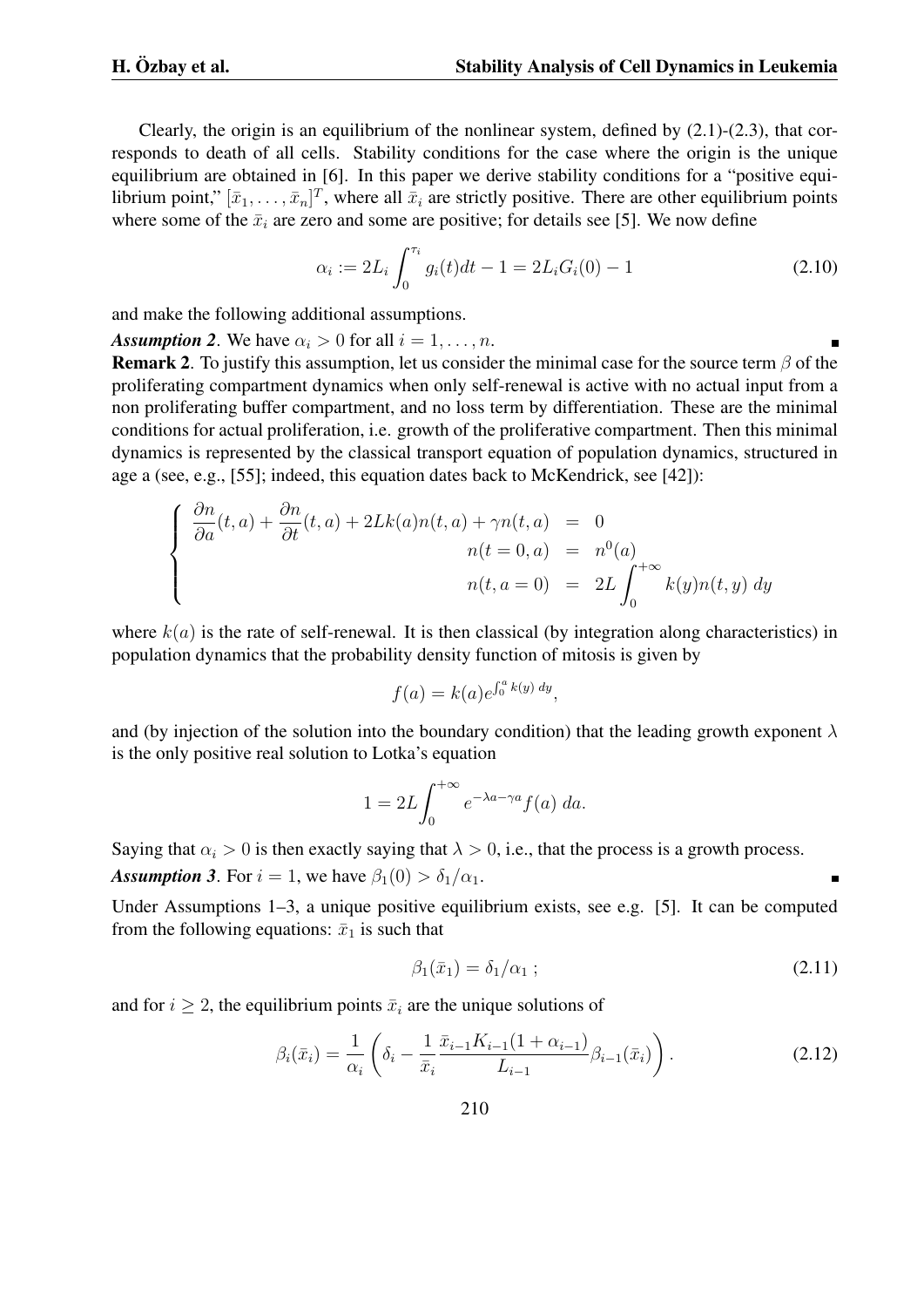When dealing with local asymptotic stability we consider linearized version of  $(2.1)$  around  $\bar{x}_i$ . In particular, we define

$$
\mu_i := \frac{\mathrm{d}}{\mathrm{d}x} x \,\beta_i(x) \, |_{\bar{x}_i} \,. \tag{2.13}
$$

In  $\Sigma_i$ , if we use the approximation  $w_i \approx \mu_i x_i$  then the feedback system obtained has the following characteristic equation

$$
s + \delta_i + \mu_i - 2L_i \mu_i G_i(s) = 0.
$$
 (2.14)

Since  $G_i(s)$  is assumed to be strictly proper, the linearized system is stable if and only if all the roots of (2.14) are in  $\mathbb{C}_-$ . As noted in [8],  $\mu_i$  can take any values in R. Clearly, when  $\mu_i = 0$  the system is locally asymptotically stable around the equilibrium  $\bar{x}_i$ , because  $\delta_i > 0$ . Therefore, the most interesting case is  $\mu_i \neq 0$ . Because the roots of (2.14) depend on  $\mu_i$ , local stability conditions of Section 3.1. are obtained in terms of this key parameter.

#### 2.3. Earlier results and summary of contributions

In the remaining parts of the paper we drop the subscript *i* for notational convenience, whenever it is clear from the context that we are dealing with the *i*th subsystem  $\Sigma_i$ . We will consider different stability notions. First, *local asymptotic stability* means that  $x(t) \to \bar{x}$  as  $t \to \infty$  provided that the initial condition is in a neighborhood of  $\bar{x}$ , i.e.  $\sup_{-\tau \leq \theta \leq 0} |\bar{x} - x(\theta)| \leq \varepsilon_o$  for some  $\varepsilon_o > 0$ . This result does not say anything about how large the region of attraction,  $\varepsilon_o$ , is. In Section 3.2.3. there is a well defined region around  $\bar{x}$  where a *sector condition*, either (3.34) or (3.34), is satisfied. *Absolute stability* will imply that as long as the initial condition is within the region where sector condition is satisfied, convergence to the equilibrium is guaranteed. In Sections 3.2.1. and 3.2.2., we will give conditions for *global stability*, where convergence to the equilibrium is guaranteed with no restriction on the initial condition. Clearly, global stability implies absolute stability which implies local stability.

Earlier results on stability of the system defined in Section 2.2. can be summarized as follows.

- (a) In [5] it has been shown that the origin is locally asymptotically stable if  $\beta_i(0) < \delta_i/\alpha_i$ , for all *i*, and it is unstable if  $\beta_i(0) > \delta_i/\alpha_i$  for some *i*.
- (b) In [5, 8] it is claimed that  $\bar{x} > 0$  is locally asymptotically stable if

$$
(2LG(0) + 1)\mu + \delta > 0. \tag{2.15}
$$

While this statement is correct for  $-\delta < \mu < 0$ , it becomes false under Assumptions 2 and 3, when  $\mu > 0$  (see (c) below). For  $\mu < -\delta$ , (2.15) is only a necessary condition for local asymptotic stability (see Section 3.1.2. for necessary and sufficient conditions, (3.9) and (3.10)). Moreover, the condition (2.15) can be very conservative for *−δ < µ <* 0. In the present paper we illustrate the level of conservatism for the particular choice of *G* in the form (2.7).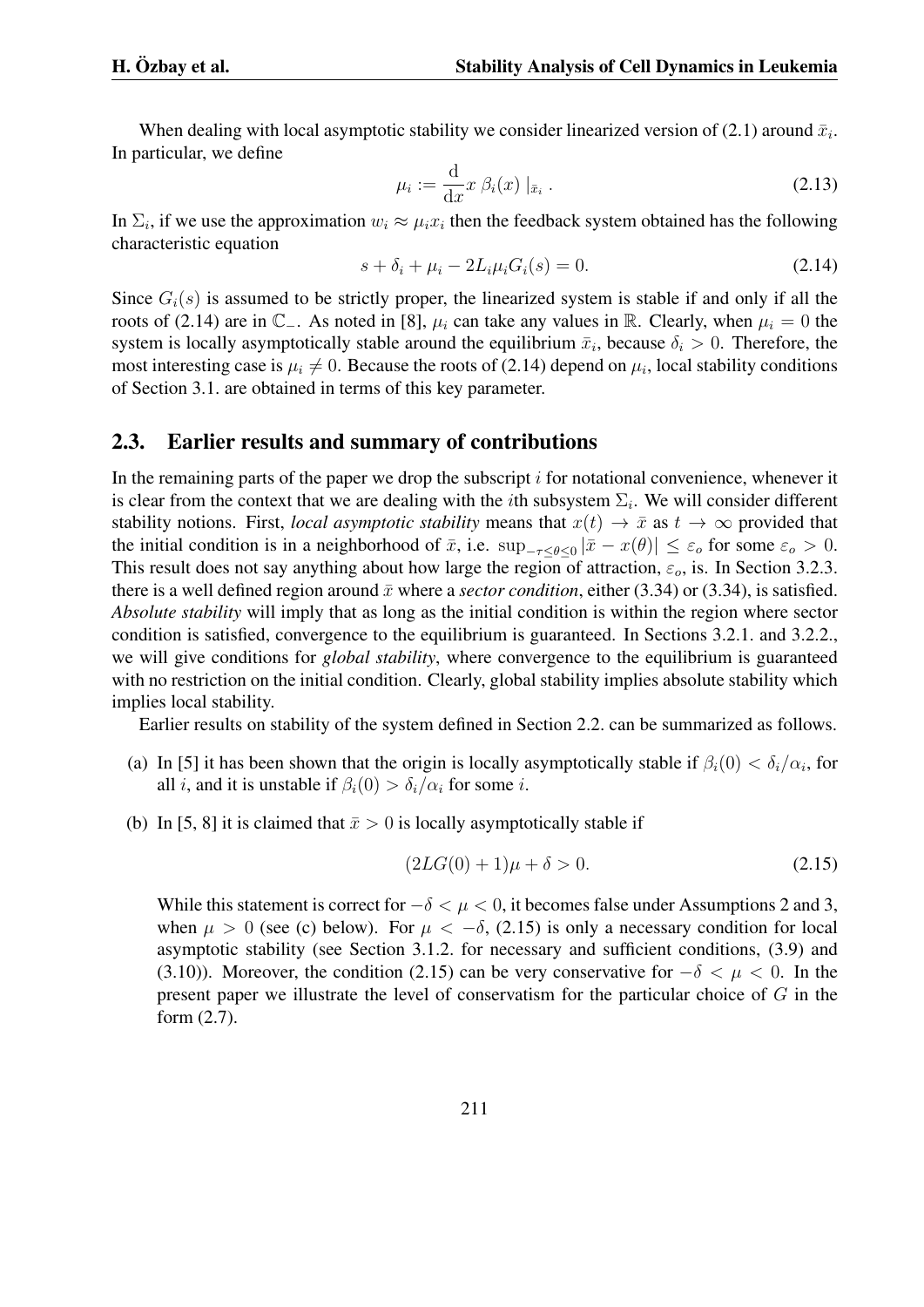- (c) In [52], for  $\mu > 0$ , it is shown that all the roots of (2.14) are in  $\mathbb{C}$ <sup>*−*</sup> if and only if  $\mu < \delta/\alpha$ . Note that for  $\mu > 0$  all positive values of  $\delta$  satisfy (2.15), whereas the necessary and sufficient condition of [52] impose a restriction on  $\delta$ . In the present paper, methods similar to those of [52] are used for the case  $\mu < 0$ .
- (d) Most recently, in [6] it is shown that (Theorem 2.1 of [6]) if the origin is the only equilibrium and  $(2G_i(0) - 1)\beta_i(0) < \delta_i$ , for all *i*, then the origin is globally asymptotically stable.
- (e) In [57], for the point delay version of the above model, conditions for global asymptotic stability of the origin (Theorem 6.4 of [57]) and instability of the positive equilibrium (Theorem 7.2 of [57]) are obtained in terms of the delay values.

The contributions of this paper are as follows:

- (i) Stability conditions are obtained for the linearized system around the positive equilibrium with  $\mu < 0$ , using the Nyquist criterion.
- (ii) A "small-gain" argument is applied to derive a global asymptotic stability condition for the positive equilibrium.
- (iii) Less restrictive conditions of stability, than (ii), are derived for a finite neighborhood of the positive equilibrium. These are obtained from Popov and circle criteria.

# 3. Main Results

In this section we derive new stability conditions for the linearized system and for the nonlinear system under Assumptions 1–3.

## 3.1. Stability of the linearized system

First we consider the linearized version of  $\Sigma_i$  around  $\bar{x}_i > 0$  and improve the earlier results mentioned above, particularly for the case of  $\mu < 0$ . But we begin with an observation on the case  $\mu > 0$ .

### **3.1.1.** A remark on the case  $\mu > 0$

Recall that in this case the stability condition is

$$
\mu < \delta/\alpha \tag{3.1}
$$

**Proposition 1.** *The condition* (3.1) *holds true for all*  $\beta$  *in the form* (2.5)*.*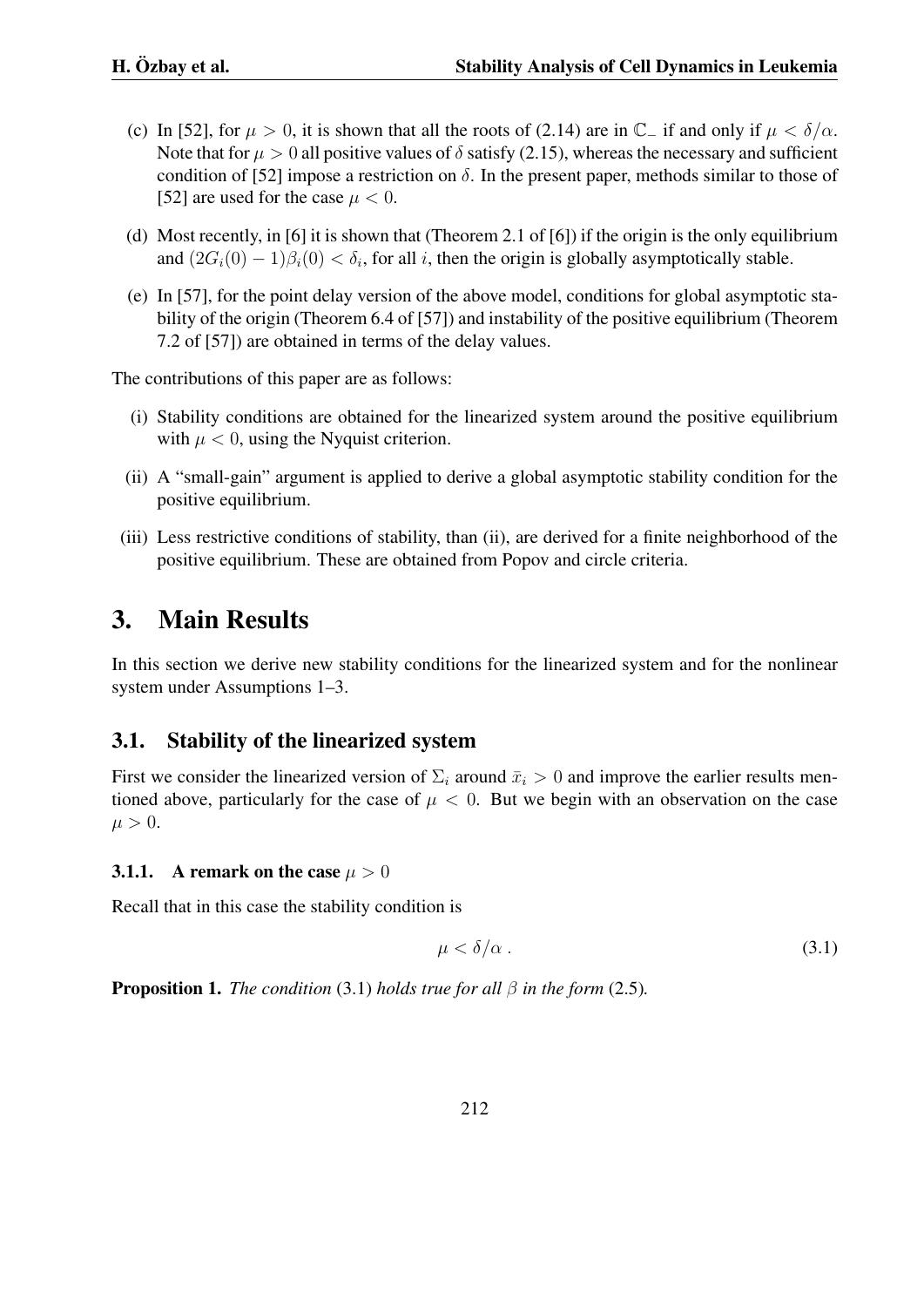*Proof.* Note that at the equilibrium point  $\bar{x}$  (for all the compartments,  $i = 1, 2, \ldots, n$ ), by (2.11) and (2.12), we have  $\beta(\bar{x}) \leq \delta/\alpha$ . Also note that for  $\beta$  in the form (2.5) we have

$$
\mu = \frac{\partial}{\partial x} x \beta(x) |_{\bar{x}} = \beta(\bar{x}) \left( 1 - N + N \frac{\beta(\bar{x})}{\beta(0)} \right).
$$

Since  $N > 2$  and  $\beta(\bar{x}) < \beta(0)$  we have that

$$
\left(1 - N + N\frac{\beta(\bar{x})}{\beta(0)}\right) < 1.
$$

This inequality with  $\beta(\bar{x}) < \delta/\alpha$  implies that  $\mu < (\delta/\alpha)$ . Thus, when  $\mu > 0$ , the system is locally asymptotically stable whenever  $\beta$  is in the form (2.5).  $\Box$ 

Note that the selection of cell division probability density *f* plays an important role in (3.1), since it determines  $G(0)$ , which affects  $\alpha = 2LG(0) - 1$ . As  $\alpha$  increases the allowable  $\frac{\delta}{\mu}$  (for local stability) decreases. By the inequality (2.9) derived in Remark 1, we see that taking  $f$  in the form (2.6) puts more restriction on the ratio of allowable  $(\delta/\mu)$  than taking  $f(t) = \delta(t - \tau_i)$ .

#### 3.1.2. Improved stability conditions for  $\mu < 0$

Consider the system whose characteristic equation is in the form  $(2.14)$  with  $\mu < 0$ . Assume that *G*( $−(δ − |µ|)$ )  $\neq 0$  (which is satisfied for *G*(*s*) in the form (2.7) when  $δ > |µ|$ ), then (2.14) can be re-written as

$$
1 + |\mu| \frac{2LG(s)}{s + (\delta - |\mu|)} = 0 \tag{3.2}
$$

Alternatively, if we assume  $2LG(-\delta) \neq 1$  (which is generically satisfied), then (2.14) can be put in the form

$$
1 + |\mu| \, H(s) = 0 \tag{3.3}
$$

where

$$
H(s) := \frac{(2LG(s) - 1)}{(s + \delta)}.
$$
\n(3.4)

In this section we will use (3.2) for local stability analysis. The equation (3.3) will be used in the next section when the circle and Popov criterion are applied to the nonlinear system.

Local stability conditions can be obtained by using the Nyquist criterion, (see, e.g.,[21, 51]), on the system represented by (3.2) in two different cases: *Case 1*:  $\delta > |\mu|$ ; and *Case 2*:  $\delta < |\mu|$ .

In Case 1, (3.2) is the characteristic equation of a feedback system formed by two stable systems  $2LG(s)$  and  $|\mu|/(s+(\delta-|\mu|))$ . Therefore, for local stability, the graph of  $\frac{2LG(j\omega)|\mu|}{s}$  $\frac{2\Delta\alpha\left(\int\alpha\right)|\mu|}{j\omega+(\delta-|\mu|)},$  as *ω* varies from 0 to *∞*, should not encircle *−*1 in the complex plane. Consider *G* in the form (2.7):

$$
G(s) = q \frac{1 - e^{-\tau(s-r)}}{(s-r)} = G(0) \frac{e^{\hat{\tau}} e^{-\hat{\tau}\hat{s}} - 1}{(e^{\hat{\tau}} - 1)(1 - \hat{s})}
$$
(3.5)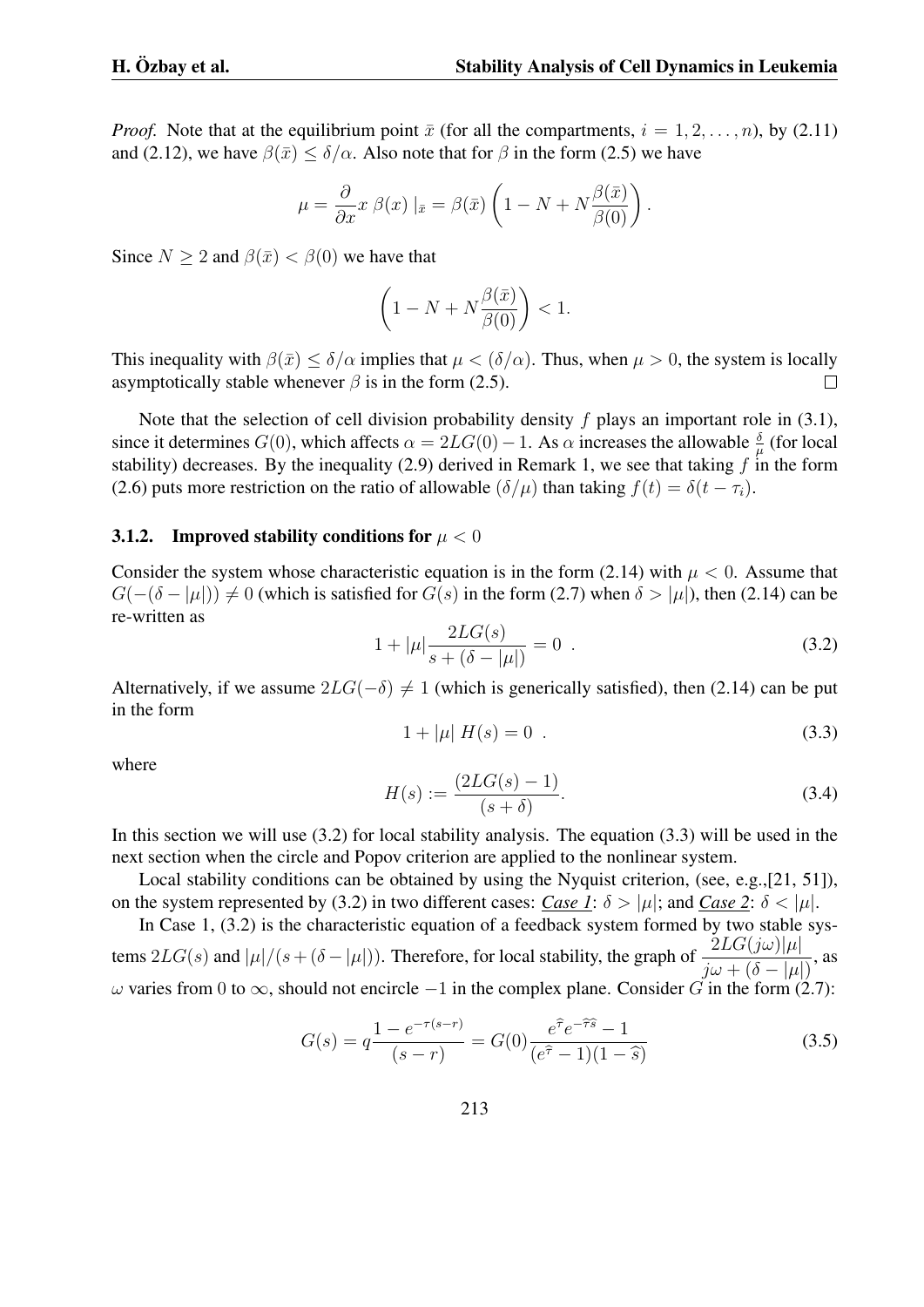where  $\hat{\tau} = r\tau$  and  $\hat{s} = s/r$ . In this case, the characteristic equation is

$$
1 + \frac{2L|\mu|}{\delta - |\mu|} G(0) \frac{e^{\hat{\tau}} e^{-\hat{\tau}\hat{s}} - 1}{(e^{\hat{\tau}} - 1)(1 - \hat{s})(1 + \eta \hat{\tau}\hat{s})} = 0
$$

where  $\eta := \tau^{-1}(\delta - |\mu|)^{-1}$ . Let us define

$$
\widetilde{G}(s) := (1 + \eta \tau s)^{-1} G(0)^{-1} G(s) = \frac{e^{\widehat{\tau}} e^{-\widehat{\tau}\widehat{s}} - 1}{(e^{\widehat{\tau}} - 1)(1 - \widehat{s})(1 + \eta \widehat{\tau}\widehat{s})}.
$$
\n(3.6)

By analyzing the graph of  $\tilde{G}(i\omega)$ , for  $\omega \in \mathbb{R}$ , we have local stability if and only if

$$
2LG(0) < \frac{\delta - |\mu|}{|\mu|} k_{\text{max}} \tag{3.7}
$$

where  $k_{\text{max}} := |\tilde{G}(j\omega_1)|^{-1}$  with  $\omega_1$  being the smallest  $\omega > 0$  such that  $\angle \tilde{G}(j\omega) = -\pi$ , where  $\angle$ denotes the phase (angle) function.

| $\widehat{\tau}$ | 1/10  |       |       |       | 10   | 20   |
|------------------|-------|-------|-------|-------|------|------|
| 1/4              | 4.27  | 2.73  | 2.06  | 1.56  | 1.26 | 1.21 |
|                  | 6.91  | 5.03  | 3.97  | 3.06  | 2.49 | 2.36 |
|                  | 11.50 | 8.52  | 6.77  | 5.24  | 4.23 | 3.99 |
|                  | 25.67 | 19.14 | 15.28 | 11.81 | 9.51 | 8.96 |

Table 1: Values of  $k_{\text{max}}$  for different  $\hat{\tau}$  (first row) and *η* (first column).

The numerical values of  $k_{\text{max}}$  for different  $\hat{\tau} = r\tau$  and  $\eta$  are shown in Table 1. Note that for all values of  $\eta$  and  $\hat{\tau}$  we have  $k_{\text{max}} > 1$ . On the other hand, when  $\delta > |\mu|$ , the sufficient condition obtained earlier, (2.15), is equivalent to

$$
2LG(0) < \frac{\delta - |\mu|}{|\mu|}.\tag{3.8}
$$

Since  $k_{\text{max}} > 1$ , the condition (3.7) is less restrictive than (3.8). Moreover, the level of conservatism in (2.15) can be determined from the values of  $k_{\text{max}}$  given in Table 1.

In Case 2, i.e. when  $|\mu| > \delta$ , the characteristic equation (3.2) becomes

$$
1 + \frac{2L|\mu|}{|\mu| - \delta} G(0) \frac{e^{\widehat{\tau}} e^{-\widehat{\tau}\widehat{s}} - 1}{(e^{\widehat{\tau}} - 1)(1 - \widehat{s})(\eta \widehat{\tau}\widehat{s} - 1)} = 0.
$$

with  $\eta := \tau^{-1}(|\mu| - \delta)^{-1}$ . Note that the open loop system is unstable with one pole in the right half plane. For stability of this system the Nyquist graph of  $\hat{k}\hat{G}(i\omega)$  should encircle  $-1$  once in the counter clockwise direction, where

$$
\widehat{k} := \frac{2L|\mu|}{|\mu| - \delta} G(0) , \quad \widehat{G}(s) := \frac{e^{\widehat{\tau}}e^{-\widehat{\tau}\widehat{s}} - 1}{(e^{\widehat{\tau}} - 1)(1 - \widehat{s})(\eta \widehat{\tau}\widehat{s} - 1)}.
$$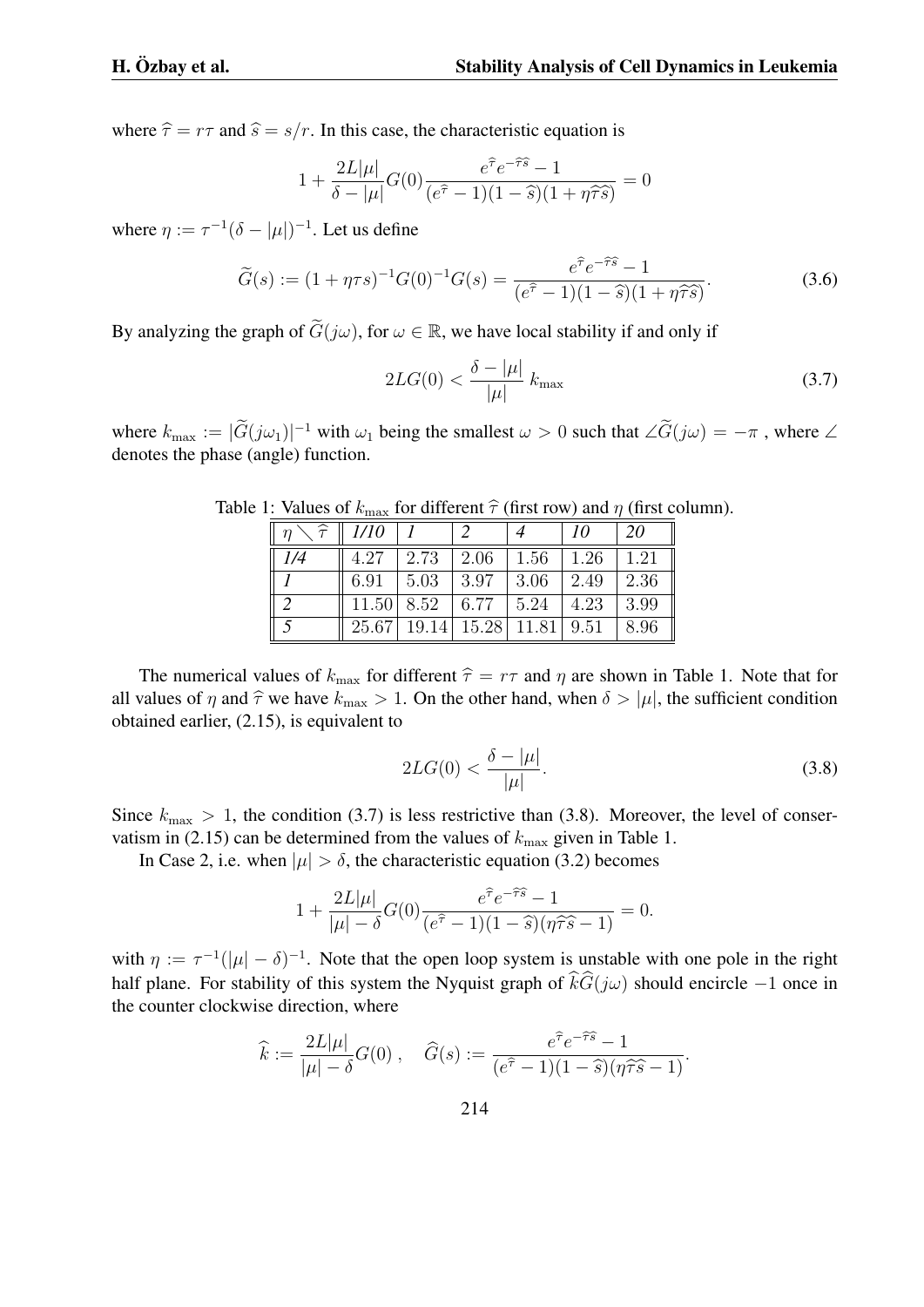This is satisfied if and only if the following three conditions are met

$$
\widehat k>1; \quad |\widehat G(j\omega_p)|<1/\widehat k; \quad \frac{\mathrm{d}}{\mathrm{d}\omega}\angle \widehat G(j\omega)\bigg|_{\omega=0}>0
$$

where  $\omega_p$  is the smallest  $\omega > 0$  such that  $\angle \widehat{G}(i\omega) = -\pi$ . The first condition means that  $\widehat{k}\widehat{G}(0) <$ *−*1. The third condition means that  $\hat{k}G(\hat{j}\omega)$  moves towards the 3rd quadrant of the complex plane as  $\omega$  increases from zero to small positive values. The second condition implies that when the imaginary part of  $\widehat{kG}(j\omega)$  becomes zero for the first time (as  $\omega$  increases from 0) its magnitude is less than 1. Thus the above three conditions is equivalent to having the graph of  $\hat{k}\hat{G}(i\omega)$  encircle *−*1 once in the counterclockwise direction as *ω* increases from *−∞* to +*∞*.

The third condition is equivalent to

$$
\eta > (1 - e^{-\hat{\tau}})^{-1} - \hat{\tau}^{-1}
$$
\n(3.9)

and the first two conditions can be combined as

$$
\frac{|\mu| - \delta}{|\mu|} < 2LG(0) < \frac{|\mu| - \delta}{|\mu|} k_{\text{max},2},\tag{3.10}
$$

where  $k_{\text{max},2} = 1/|\hat{G}(j\omega_p)|$  can be computed numerically using Matlab or Scilab. The numerical values of  $k_{\text{max},2}$  for different  $\hat{\tau}$  and  $\eta$  are shown in Table 2 (here  $\star$  indicates that for these values of  $\hat{\tau}$  and  $\eta$  the condition (3.9) is not satisfied).

| $\cdot$ $n$ $\cdot$ | $\hat{\tau}$   1/10 | 4/10        |      |      |      | 10 |
|---------------------|---------------------|-------------|------|------|------|----|
| 0.8                 | 2.21                | $\mid$ 2.01 | 1.70 | 1.38 |      |    |
| 0.9                 | 2.66                | 2.41        | 2.04 | 1.65 | 1.18 |    |
| 1.0                 | 3.10                | 2.81        | 2.37 | 1.92 | 1.38 |    |

Table 2: Values of  $k_{\text{max},2}$  for different  $\hat{\tau}$  (first row) and *η* (first column).

The analysis technique used in this section, namely Nyquist stability condition, gives exact non-conservative results of the stability of the linearized system considered here. The same result could have been obtained from other techniques used in the literature for delay systems, see for example [14, 59] and their references.

#### 3.2. Stability analysis for the nonlinear system

In this section we discuss stability of the *i*th compartment  $\Sigma_i$ , whose structure is shown in Figure 3. Under Assumptions 1–3, we have a positive equilibrium  $\bar{x}_i > 0$ . Let us define

$$
\widetilde{x}_i(t) := x_i(t) - \bar{x}_i \quad \text{and} \quad \widetilde{w}_i(t) := w_i(t) - \bar{w}_i \tag{3.11}
$$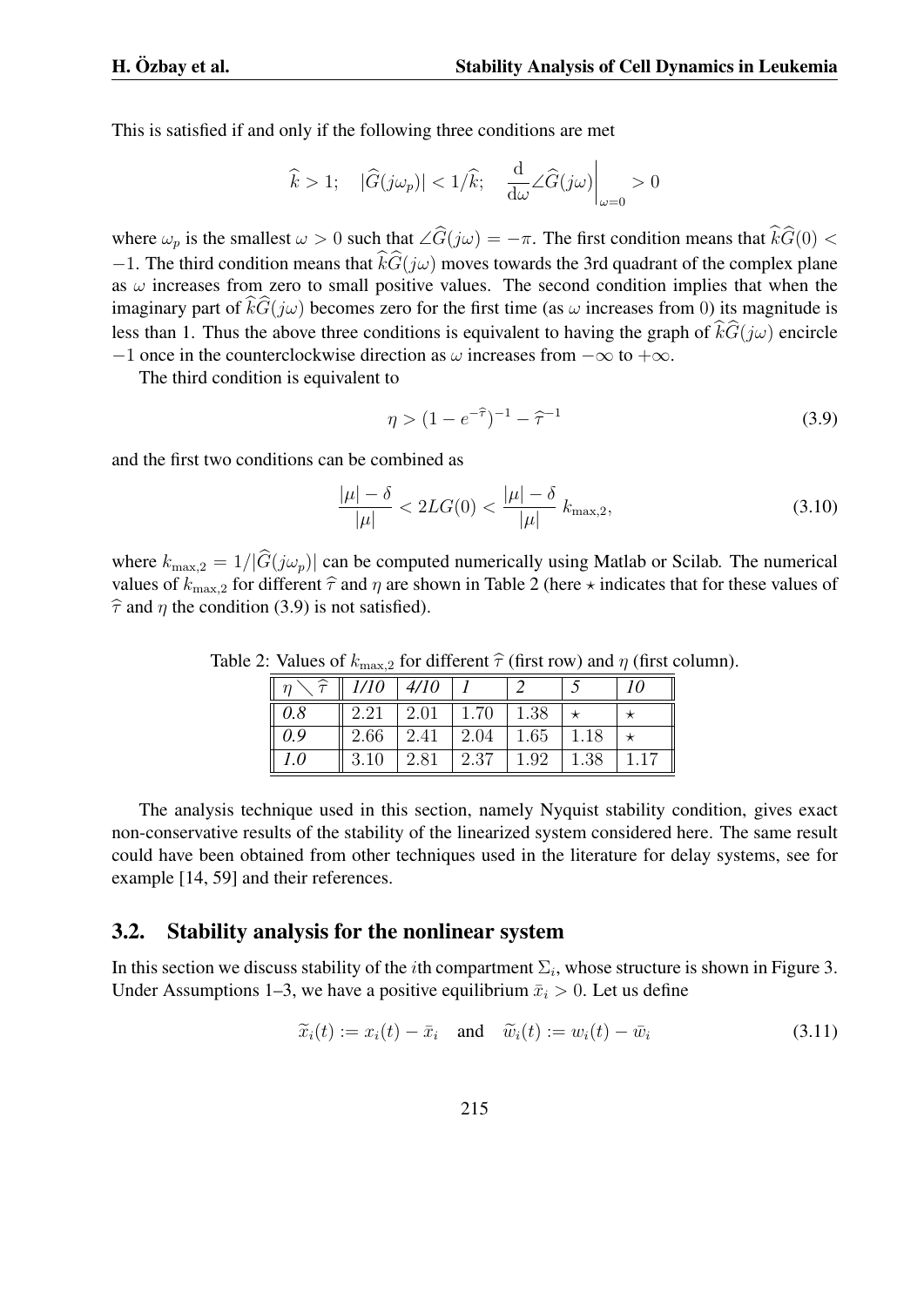where  $\bar{w}_i := \beta_i(\bar{x}_i)\bar{x}_i$ . Under equilibrium conditions (2.11) and (2.12), the system (2.1) can be transformed to

$$
\frac{d}{dt}\tilde{x}_i(t) = -\delta_i \tilde{x}_i(t) - \tilde{w}_i(t) + 2L_i \int_0^{\tau_i} e^{-\gamma_i a} f_i(a) \tilde{w}_i(t-a) da + \tilde{u}_{i-1}(t)
$$
\n(3.12)

where

$$
\widetilde{u}_{i-1}(t) := 2K_{i-1} \int_0^{\tau_{i-1}} e^{-\gamma_{i-1}a} f_{i-1}(a) \widetilde{w}_{i-1}(t-a) da.
$$
\n(3.13)

Using the new coordinates (3.11), the origin (i.e.  $\tilde{x}_i = 0$ ) is the equilibrium of the system (3.12), whose feedback diagram is shown in Figure 4, where  $\psi_i$  is the static nonlinearity defined by  $\psi_i(\widetilde{x}_i) = \widetilde{w}_i$ , more precisely

$$
\psi_i(\widetilde{x}_i) = (\widetilde{x}_i + \bar{x}_i)\beta_i(\widetilde{x}_i + \bar{x}_i) - \bar{x}_i\beta_i(\bar{x}_i). \tag{3.14}
$$



Figure 4: Feedback system  $\widetilde{\Sigma}_i$  with equilibrium at the origin.

Let us now define the gain of the nonlinear block as

$$
\rho_i := \inf \{ R \in \mathbb{R} \, : \, |\psi_i(\widetilde{x}_i)| \le R |\widetilde{x}_i| \quad \forall \ \widetilde{x}_i \in (-\bar{x}_i \, , \, \infty) \, \}.
$$

Recall from the definition (2.13) that  $\mu_i$  is the slope of the nonlinear block  $\psi_i(\tilde{x}_i)$  at  $\tilde{x}_i = 0$ ; whereas  $\rho_i$  is the least possible slope of all the lines which pass through the origin and stay above  $\psi_i(\tilde{x}_i)$  for all  $\tilde{x}_i > 0$  and under  $\psi_i(\tilde{x}_i)$  for all  $\tilde{x}_i < 0$ . So, we have  $\rho_i \ge |\mu_i|$  for both cases where  $\mu_i > 0$  and  $\mu_i < 0$ .

Considering the linear part of the system shown in Figure 4, we can write the solution  $\tilde{x}_i(t)$  in terms of the initial conditions and the external input as

$$
\widetilde{x}_i(t) = e^{-\delta_i t} \widetilde{x}_i(0) + \int_{-\tau_i}^t e^{-\delta_i (t-a)} \widetilde{r}_i(a) da + \int_{-\tau_{i-1}}^t e^{-\delta_i (t-a)} \widetilde{u}_{i-1}(a) da \tag{3.16}
$$

where

$$
\widetilde{r}_i(a) = 2L_i \int_0^{\tau_i} g_i(\theta) \widetilde{w}_i(a-\theta) d\theta - \widetilde{w}_i(a), \text{ for } a > -\tau_i
$$
\n(3.17)

and it is determined starting from the initial condition

$$
\widetilde{w}_i(\theta) = (\widetilde{x}_i(\theta) + \bar{x}_i)\beta_i(\widetilde{x}_i(\theta) + \bar{x}_i) - \bar{x}_i\beta_i(\bar{x}_i) \quad \text{for } \theta \in [-\tau_i, 0]. \tag{3.18}
$$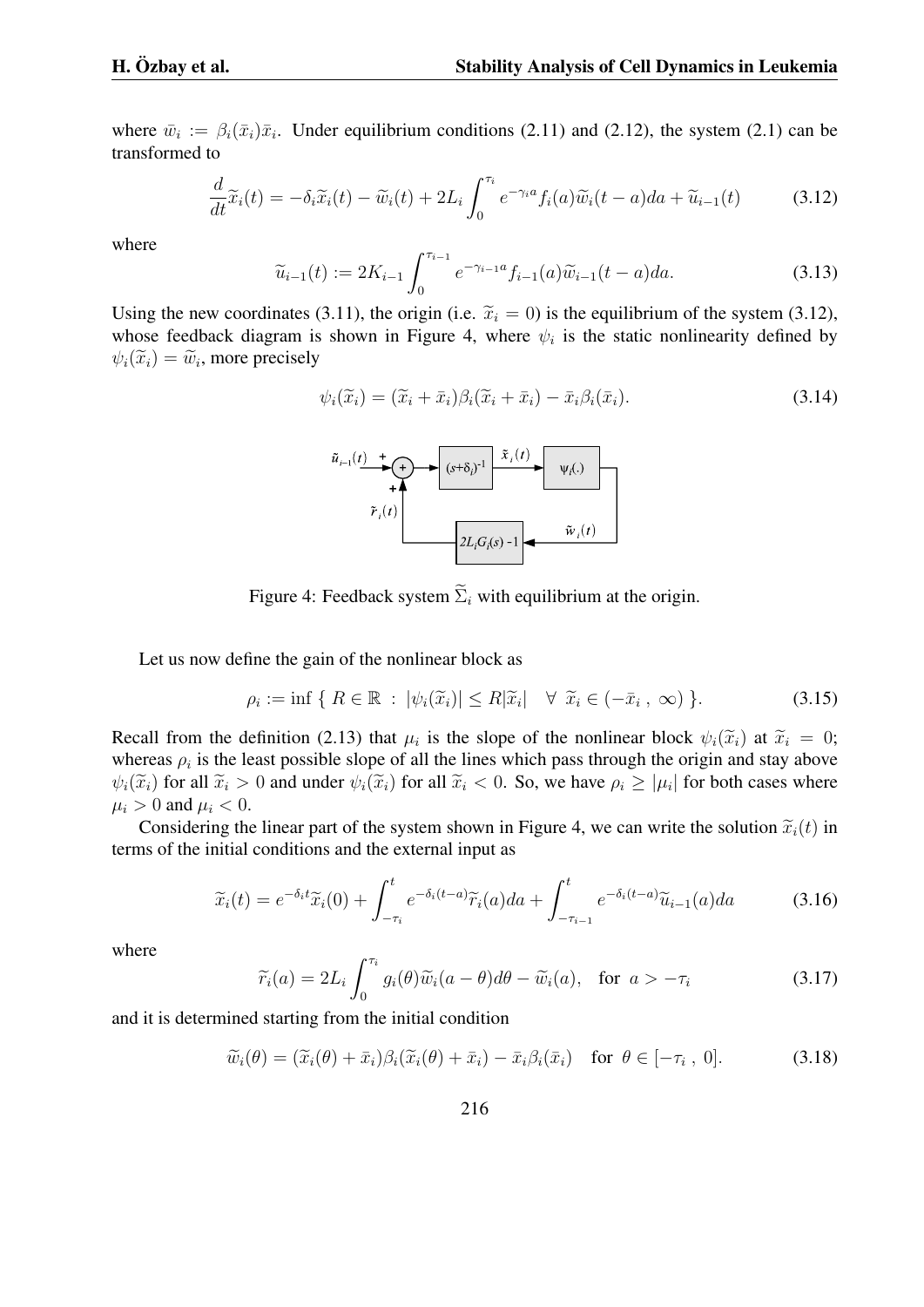#### 3.2.1. Analysis for the first compartment

For  $\Sigma_1$  shown in Figure 4 we have  $\tilde{u}_0 \equiv 0$ . Note that, in (3.17),  $\tilde{r}_i$  is obtained by passing  $\tilde{w}_i$  from the filter (3.17),  $\tilde{v}_i$  is obtained by passing  $\tilde{w}_i$ from the filter  $(2LG(s) - 1)$ . So, (3.16) can be re-written as (dropping the subscript for notational convenience)

$$
\widetilde{x}(t) = e^{-\delta t} \widetilde{x}(0) + \int_{-\tau}^{t} h(t-a) \widetilde{w}(a) da \tag{3.19}
$$

where

$$
h(t) = \left(2L \int_0^{\min\{t,\tau\}} g(a)e^{\delta a} da - 1\right) e^{-\delta t} \quad \text{for} \quad t \ge 0 \tag{3.20}
$$

is the impulse response of the transfer function  $H(s) = (s + \delta)^{-1}(2LG(s) - 1)$ .

Using (3.15) we can find an upper bound for the magnitude of  $\tilde{x}(t)$  in (3.19) as

$$
|\tilde{x}(t)| \le e^{-\delta t} |\tilde{x}(0)| + \rho \int_{-\tau}^{t} |h(t-a)| |\tilde{x}(a)| da.
$$
 (3.21)

Recall Assumption 1 (the part on the initial condition) and define

$$
\chi_k := \max_{(k-1)\tau \le t \le k\tau} |\widetilde{x}(t)| \tag{3.22}
$$

$$
h_k(\tau, \delta, L, g) := \int_{k\tau}^{(k+1)\tau} |h(t)| dt.
$$
 (3.23)

By definition, we see that

$$
h_0 = \int_0^\tau \left| 2L \int_0^t g(a)e^{\delta a} da - 1 \right| e^{-\delta t} dt \tag{3.24}
$$

$$
h_k = \tilde{\alpha} \frac{(1 - e^{-\delta \tau})}{\delta} e^{-k\delta \tau} \qquad k \ge 1,
$$
\n(3.25)

where

$$
\widetilde{\alpha} := \left(2L \int_0^{\tau} g(a)e^{\delta a} da - 1\right).
$$

From (3.21) we have

$$
\chi_k \le e^{-\delta \tau (k-1)} |\widetilde{x}(0)| + \rho \sum_{i=0}^k h_i \chi_{k-i}.
$$
\n(3.26)

If

$$
\rho h_0 < 1 \tag{3.27}
$$

then (3.26) leads to

$$
\chi_k \le \frac{1}{1 - \rho h_o} \left( e^{-\delta \tau (k-1)} |\widetilde{x}(0)| + \rho \sum_{i=1}^k h_i \chi_{k-i} \right). \tag{3.28}
$$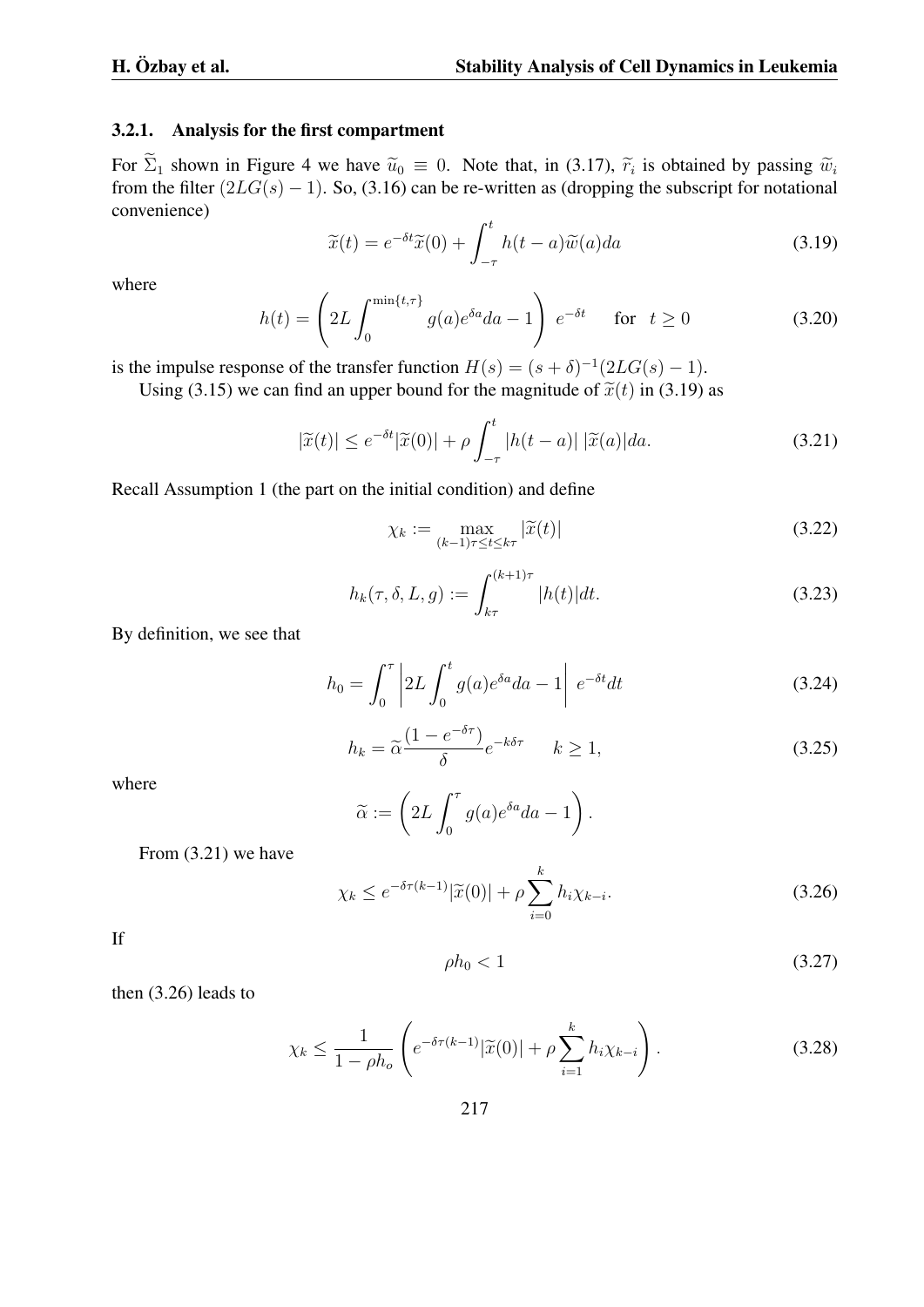Define a new variable *ξ<sup>k</sup>* satisfying

$$
\xi_k = \frac{1}{1 - \rho h_o} \left( e^{-\delta \tau (k-1)} |\tilde{x}(0)| + \rho \sum_{i=1}^k h_i \xi_{k-i} \right) \quad \text{for} \quad k \ge 1 \tag{3.29}
$$

with the initial condition  $\xi_0 = \chi_0$ . Clearly, we have  $\chi_k \leq \xi_k$  for all  $k \geq 1$ . Note that (3.29) is a discrete time linear system (see e.g. [50]) whose unit pulse response is

$$
(1 - \rho h_0)^{-1} \rho \widetilde{\alpha} \frac{(1 - e^{-\delta \tau})}{\delta} e^{-\delta \tau k}
$$
, for  $k \ge 1$ ,

and excited by the input

$$
(1 - \rho h_0)^{-1} e^{\delta \tau} |\widetilde{x}(0)| e^{-\delta \tau k}, \text{ for } k \ge 1.
$$

Therefore, we conclude that

$$
\max_{(k-1)\tau \le t \le k\tau} |\widetilde{x}(t)| = \chi_k \le c_0 e^{-\delta \tau k} + c_1 \tau k e^{-\delta \tau k} \quad \text{for all} \quad k \ge 1 \tag{3.30}
$$

for some constants  $c_o, c_1 \in \mathbb{R}$ , see [50].

**Definition 2.** We say that a bounded signal  $\tilde{x}(t)$  converges to zero exponentially at a rate  $\lambda > 0$  if there exist  $K > 0$  and an integer  $m \ge 0$ , such that  $|\widetilde{x}(t)| \le K(1 + t^m)e^{-\lambda t}$  for all  $t \ge 0$ .

The above discussion can now be summarized as follows.

**Proposition 3.** *Consider the system*  $\widetilde{\Sigma}_1$  *shown in Figure 4, with*  $\widetilde{u}_0 = 0$ *. Suppose that*  $\rho_1$  *defined in* (3.15) *is finite and let*

$$
h_0(\tau_1, \delta_1, L_1, g_1) := \int_0^{\tau_1} \left| 2L_1 \int_0^t g_1(a) e^{\delta_1 a} da - 1 \right| e^{-\delta_1 t} dt.
$$

*If*

$$
h_0(\tau_1, \delta_1, L_1, g_1) < 1/\rho_1 \tag{3.31}
$$

*then*  $\tilde{x}_1(t)$  *is bounded and converges to zero exponentially at a rate*  $\delta_1$ *. Since*  $|\tilde{w}_1(t)| \leq \rho_1 |\tilde{x}_1(t)|$ *and*

$$
\widetilde{r}_1(t) = 2L_1 \int_0^{\tau_1} g_1(a)\widetilde{w}_1(t-a)da - \widetilde{w}_1(t)
$$

*we also have that*  $\widetilde{w}_1(t)$  *and*  $\widetilde{r}_1(t)$  *remain bounded and converge to zero exponentially at a rate*  $\delta_1$ *.*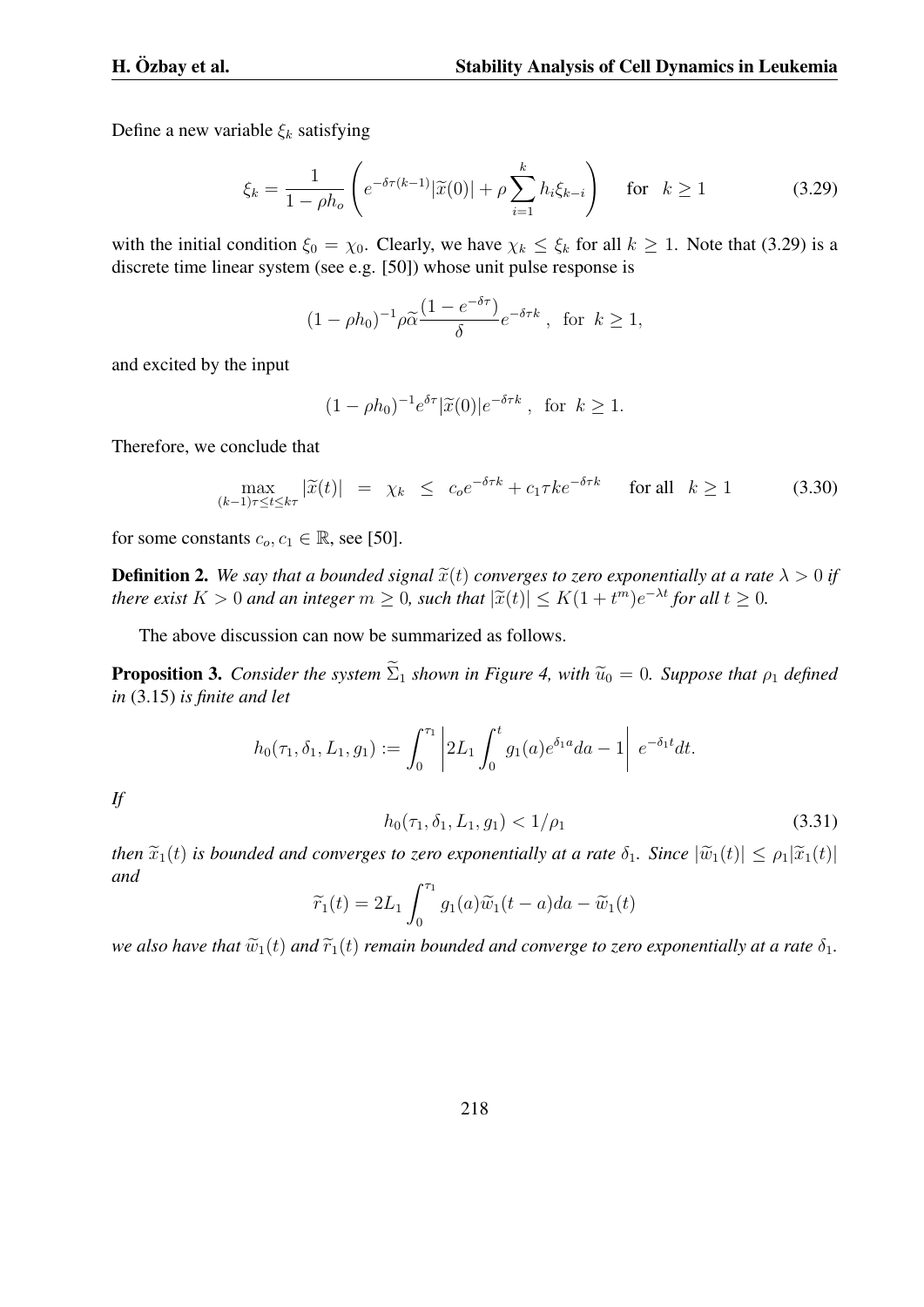#### 3.2.2. Analysis for the *k*th compartment for  $k > 2$

For  $\sum_{2}$  the input  $\widetilde{u}_{1}(t)$  comes from the internal signals  $\widetilde{r}_{1}(t)$  and  $\widetilde{w}_{1}(t)$  of  $\sum_{1}$  as  $\widetilde{u}_{1} = KL^{-1}(\widetilde{r}_{1} + \widetilde{w}_{1})$ .  $\tilde{w}_1$ ). Now using (3.16) we have

$$
|\tilde{x}_2(t)| \le e^{-\delta_2 t} |\tilde{x}_2(0)| + \rho_2 \int_{-\tau_2}^t |h_2(t-a)| |\tilde{x}_2(a)| da + \int_{-\tau_1}^t e^{-\delta_2(t-a)} |\tilde{u}_1(a)| da \tag{3.32}
$$

Note that under the condition (3.31) the signal  $\tilde{u}_1$  is bounded and converges to zero exponentially at a rate  $\delta_1$ . Therefore

$$
e^{-\delta_2 t}|\widetilde{x}_2(0)| + \int_{-\tau_1}^t e^{-\delta_2(t-a)}|\widetilde{u}_1(a)|da
$$

is a bounded signal converging to zero exponentially at a rate  $\widetilde{\delta}_2 := \min\{\delta_1, \delta_2\}$ . Now using arguments similar to those  $(3.22)$ – $(3.30)$  it is easy to see that if

$$
h_0(\tau_2, \delta_2, L_2, g_2) < 1/\rho_2
$$

then  $\tilde{x}_2(t)$  is a bounded signal converging to zero at a rate  $\tilde{\delta}_2$ . Repeating this argument for successive compartments until  $\Sigma_k$  we obtain the following result.

**Proposition 4.** *Consider the system*  $\widetilde{\Sigma}_k$  *shown in Figure 4. Suppose*  $\rho_1, \ldots, \rho_k$  *defined in* (3.15) *are finite and let*

$$
h_0(\tau_i,\delta_i,L_i,g_i):=\int_0^{\tau_i}\left|2L_i\int_0^tg_i(a)e^{\delta_i a}da-1\right|e^{-\delta_i t}dt \quad \text{ for } i=1,\ldots,k.
$$

*If*

$$
h_0(\tau_i, \delta_i, L_i, g_i) < 1/\rho_i \qquad \forall \quad i = 1, \dots, k \tag{3.33}
$$

*then*  $\tilde{x}_k(t)$ ,  $\tilde{w}_k(t)$ ,  $\tilde{r}_k(t)$  *remain bounded for all times and they converge to zero exponentially at a*  $rate \delta_k := \min\{\delta_1, \ldots, \delta_k\}.$ 

#### 3.2.3. Application of the circle and Popov criteria

The result given above depend on the small gain condition (3.33), where  $\rho_i$  satisfy (3.15). An alternative result can be found by putting the system of Figure 4 into the framework of the circle (or Popov) criterion. For this purpose, let us consider the first compartment,  $\Sigma_1$ ; recall the definitions (3.11) and assume that (suppressing the subscript) there exists  $\tilde{\rho} > 0$  satisfying the sector condition

for 
$$
\mu > 0
$$
 :  $0 < \psi(\tilde{x})\tilde{x} < \tilde{\rho}\tilde{x}^2 \quad \forall \tilde{x} \neq 0$ , and  $\tilde{x} \in (-\bar{x}, x^r) =: X_+$  (3.34)

where  $x^r$  is the unique point which makes  $\bar{w} > w$  for all  $x > x^r$ ; and

for 
$$
\mu < 0
$$
 :  $0 < (-\psi(\tilde{x}))\tilde{x} < \tilde{\rho}\tilde{x}^2 \quad \forall \tilde{x} \neq 0$ , and  $\tilde{x} \in (-\bar{x} + x^{\ell}, \infty) =: X_{-}$  (3.35)

where  $x^{\ell}$  is the unique point which satisfies the condition  $\bar{w} > w$  for all  $0 < x < x^{\ell}$ . In general,  $\rho \geq \tilde{\rho} \geq |\mu|$  for both cases  $\mu > 0$  and  $\mu < 0$ .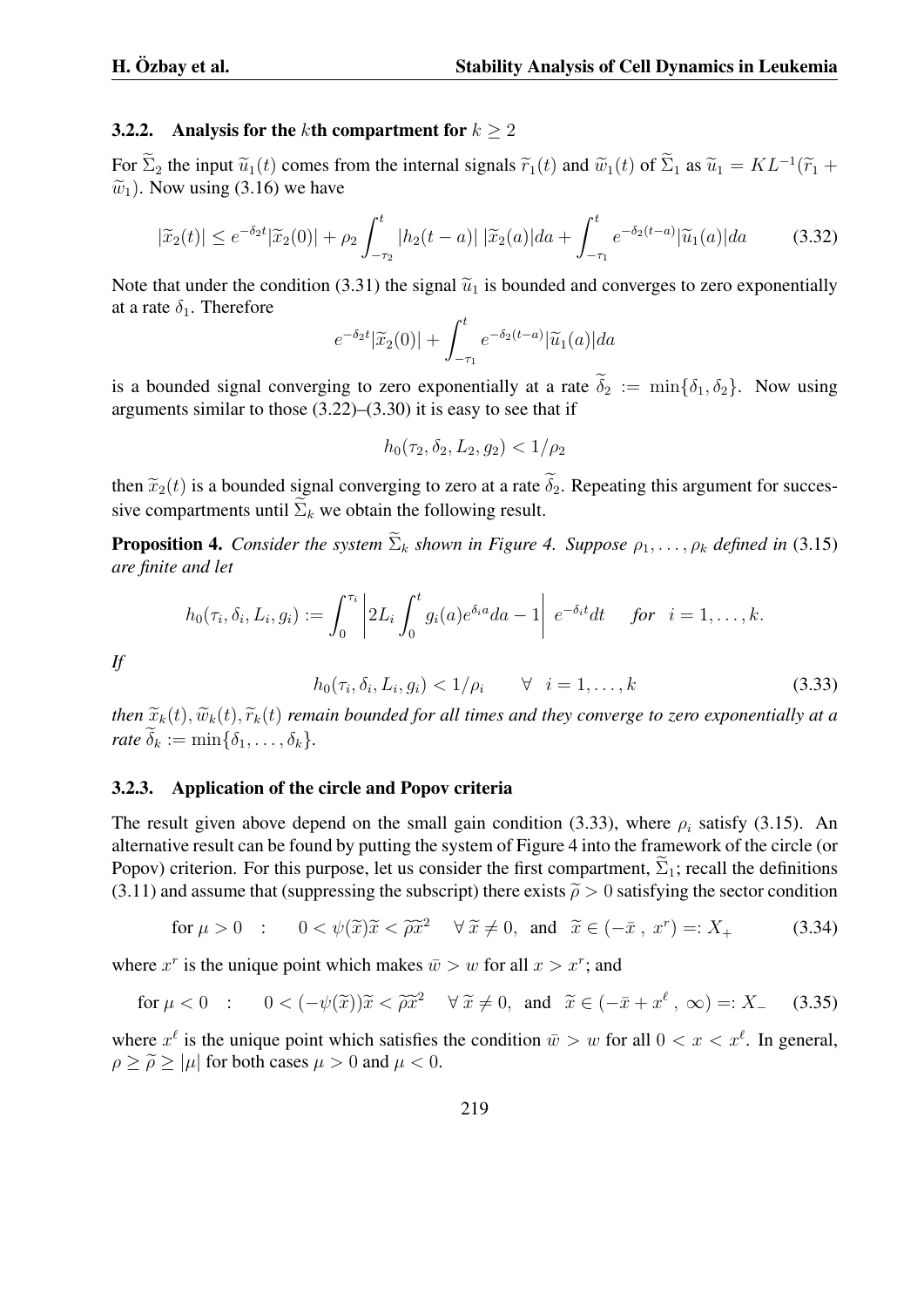**Definition 5.** *Inspired by the discussion in [66] (p. 361), we say that the system*  $\Sigma_i$ , with  $\psi$ *satisfying* (3.34) *(or* (3.35)*), is absolutely stable if*  $\tilde{x}, \tilde{x} \in L_2[0, \infty)$  *for all inputs satisfying*<br> $\tilde{z} \in L_2[0, \infty)$  *for all inputs satisfying*  $\widetilde{u}_{i-1}, \widetilde{u}_{i-1} \in L_2[0, \infty)$  and all initial conditions  $\widetilde{x}(\theta) \in X_+$  (for  $\mu > 0$ ) or  $\widetilde{x}(\theta) \in X_-$  (for  $\mu$  < 0).

Note that when  $\tilde{x}, \tilde{x} \in L_2[0, \infty)$ , we have  $\tilde{x} \in L_\infty[0, \infty)$ , and  $\tilde{x}$  is continuous with  $\tilde{x}(t) \to 0$ as  $t \to 0$ , see [18] (p. 186). Moreover, for the system shown in Figure 4,  $\tilde{x}, \tilde{x} \in L_2[0, \infty)$  implies  $\tilde{x} \tilde{y} \in L_1[0, \infty)$  and  $\tilde{y} \tilde{z} \in L_1[0, \infty)$  has such a set the negative such  $2L_1(C_1)$  is a stable  $\widetilde{w}, \widetilde{w} \in L_2[0, \infty)$  and  $\widetilde{r}, \widetilde{r} \in L_2[0, \infty)$ , because  $\psi$  is a static nonlinearity and  $2LG(s)$  is a stable system whose impulse response is restricted to  $[0, \tau]$ . This observation will be used in the next section (Section 3.2.4.) when we discuss absolute stability of systems with non-zero inputs.

The system  $\Sigma_1$  shown in Figure 4 with  $\widetilde{u}_0(t) = 0$  is obtained by putting the linear time invariant system  $H(s) = (s+\delta)^{-1}(2LG(s)-1)$  in feedback with the static nonlinearity  $\psi$ . Note that  $G(s)$  is a system whose impulse response is of finite duration. Hence *H*(*s*) is stable with impulse response  $h(t)$ , which satisfies

$$
|h(t)| \leq \begin{cases} 2LG(0) + e^{-\delta t} & t \leq \tau \\ e^{-\delta t} (e^{\delta \tau} 2LG(0) + 1) & t > \tau \end{cases}
$$

and

$$
|\dot{h}(t)| \le \begin{cases} \delta(2LG(0) + e^{-\delta t}) + 2Lg(t) & t \le \tau \\ \delta e^{-\delta t}(e^{\delta \tau} 2LG(0) + 1) & t > \tau \end{cases}
$$

So,  $h, h \in L_p[0, \infty)$  for all  $p \ge 1$ . Thus  $\widetilde{\Sigma}_1$  satisfies all the conditions required for application of the circle and Popov criterion, see e.g. [16, 17, 66] and their references.

Applying the circle criterion, [16], for the case  $\mu > 0$ , we see that with  $\tilde{x}(\theta) \in X_+$  for all  $\theta \in [-\tau, 0]$ , the feedback system is absolutely stable if  $(1-\tilde{\rho}H(s))$  is strictly positive real, which is equivalent to having

$$
\Re\{H(j\omega)\} < 1/\tilde{\rho} \qquad \forall \ \omega \in \mathbb{R}.\tag{3.36}
$$

The condition (3.36) is in general less restrictive than the small gain condition

$$
||H||_{\infty} < 1/\widetilde{\rho} \,, \tag{3.37}
$$

which also implies that  $(1 - \tilde{\rho}H(s))$  is strictly positive real. Note that when  $H(0) = ||H||_{\infty}$ , (3.36) and (3.37) are equivalent, and in this case they reduce to

$$
\frac{\alpha}{\delta} < 1/\tilde{\rho}.\tag{3.38}
$$

Clearly, this is a stronger condition than the local asymptotic stability condition, (3.1). On the other hand, if  $\tilde{\rho} = \mu$ , then (3.1) and (3.38) are identical.

Now consider the case for  $\mu < 0$  and let us apply the Popov criterion, [16, 17, 56, 58] on the system shown in Figure 4 with  $\psi$  replaced by  $-\psi$  satisfying the sector condition (3.35). In this case, with the initial condition  $\tilde{x}(\theta) \in X_{-}$  for  $\theta \in [-\tau, 0]$ , the system is absolutely stable if there exists  $\tilde{\eta} \ge 0$  such that  $\tilde{\eta}$  is not a pole of  $H(s)$  and

$$
\Re{\{\tilde{\rho}^{-1} + (1 + j\omega\tilde{\eta})H(j\omega)\}} > 0 \quad \forall \ \omega \in \mathbb{R} \ . \tag{3.39}
$$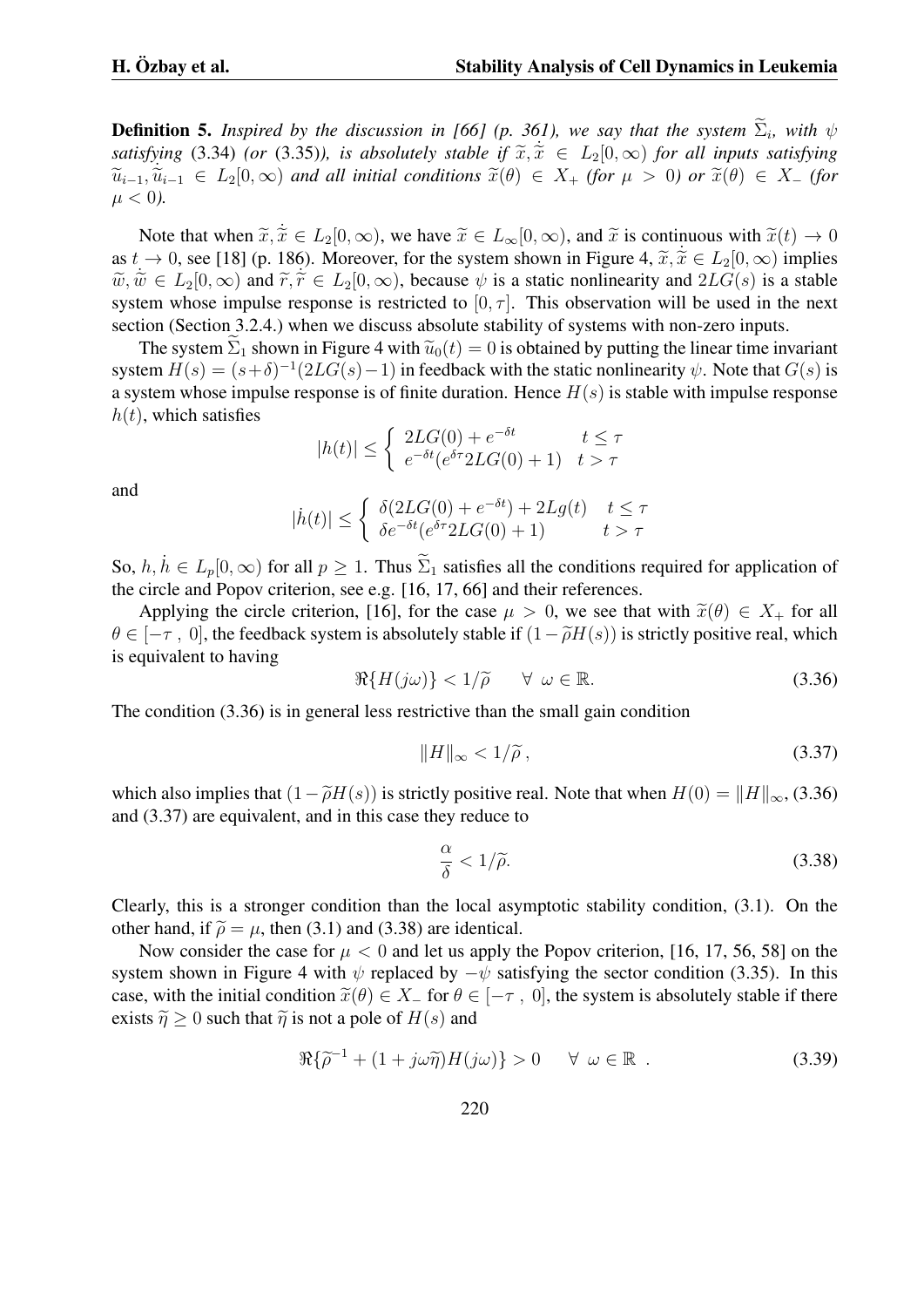Choosing  $\tilde{\eta} = \delta^{-1} + \epsilon$  for  $\epsilon > 0$  and letting  $\epsilon \to 0$  we see that (3.39) becomes

$$
\min_{\omega \in \mathbb{R}} \Re\{G(j\omega)\} > -\frac{\delta - \widetilde{\rho}}{2L\widetilde{\rho}}.\tag{3.40}
$$

Note that, typically the left hand side of (3.40) is negative in the form

$$
\min_{\omega \in \mathbb{R}} \Re\{G(j\omega)\} = -\widetilde{K}_G^{-1}G(0) \tag{3.41}
$$

where  $\widetilde{K}_G > 0$  depends on the parameters of *G*(*s*). Therefore, (3.40) can be satisfied only if  $\delta > \widetilde{\rho}$ . In conclusion, for the case  $\mu < 0$  and  $\delta > \tilde{\rho}$ , absolute stability condition obtained from the Popov criterion is

$$
2LG(0) < \frac{\delta - \widetilde{\rho}}{\widetilde{\rho}} \widetilde{K}_G \tag{3.42}
$$

where

$$
\widetilde{K}_G = \left| \min_{\omega \in \mathbb{R}} \frac{\Re\{G(j\omega)\}}{G(0)} \right|^{-1}.
$$
\n(3.43)

With other choices of  $\tilde{\eta}$  in (3.39) one may obtain a less conservative result, but the above particular selection gives a simple result (3.42) which allows easy comparison with local stability condition. More precisely, for the case  $\tilde{\rho} = |\mu|$ , we can compare (3.42) and (3.7): the left hand sides are identical, and in general

$$
\widetilde{K}_G \le k_{\text{max}}^o \tag{3.44}
$$

where  $k_{\text{max}}^{\circ}$  is the value of  $k_{\text{max}}$  for  $\eta \to 0$  in (3.6). For *G* in the special form (2.7), for small values of *rτ* , we have equality in (3.44) as illustrated in Figure 5.

#### 3.2.4. Application of the circle and Popov criterion to the *i*th compartment for *i ≥* 2

Now consider the second compartment  $\widetilde{\Sigma}_2$  with input  $\widetilde{u}_1(t)$ , which is generated by  $\widetilde{\Sigma}_1$ . As discussed above, when  $\widetilde{\Sigma}_1$  is absolutely stable, we have  $\widetilde{u}_1, \widetilde{u}_1 \in L_2[0, \infty)$ . Note that  $\widetilde{\Sigma}_2$  is obtained by putting  $H(s)$  in feedback with the static nonlinearity  $\psi$ ; and in this case the external input is  $\widetilde{u}_1(t)$  filtered by the stable system whose transfer function is  $(s + \delta)^{-1}$ . Now, if *H* satisfies the condition (3.36) when  $\mu > 0$  (respectively (3.42) when  $\mu < 0$ ) then  $\Sigma_2$  is absolutely stable. See for example [16] (Chapter 3, in particular Section 3.12 and Exercises 3, 5 and 9), [18] (Chapter VI, section 6) and [66] (Section 6.6.2) for the extension of circle and Popov criteria to the class of infinite dimensional systems considered here with static nonlinearity and non-zero external inputs, see also [17] and references therein.

Hence, applying the circle, or Popov, criterion sequentially we see that if  $\widetilde{\Sigma}_1, \ldots, \widetilde{\Sigma}_{i-1}$  are absolutely stable and  $\Sigma_i$  satisfies the sufficient condition (3.36) when  $\mu > 0$  (or (3.42) when  $\mu$  < 0), then  $\Sigma_i$  is absolutely stable.

At this point we should note that stability analysis of  $\widetilde{\Sigma}_i$  for  $i > 2$  can also be done by applying the input-to-state-stability technique, [62], to systems with distributed time delays. In that approach, we seek a Lyapunov function to guarantee input-to-state dynamical stability (see e.g. [25])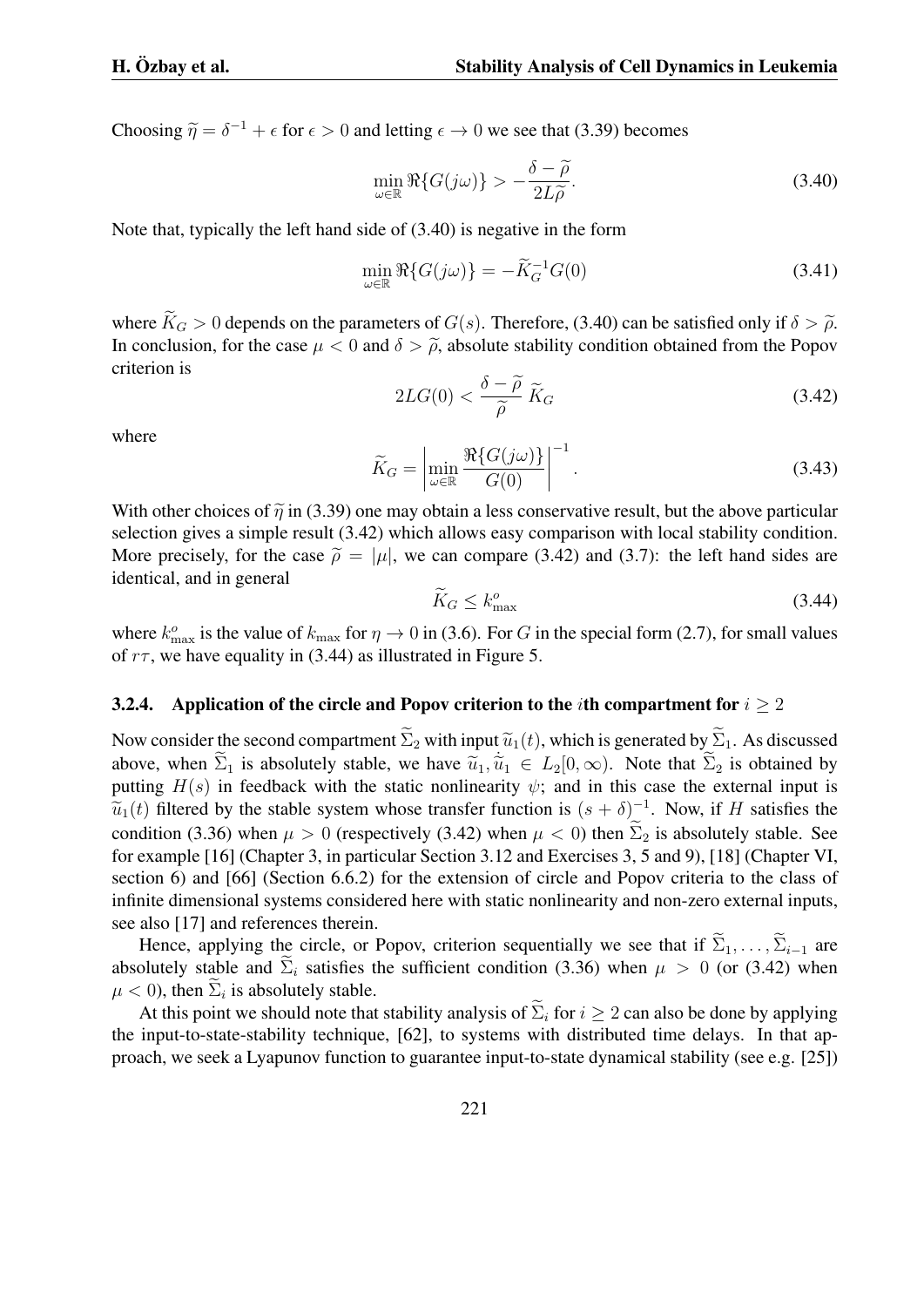

Figure 5:  $k_{\text{max}}$  versus  $r\tau$  for various  $(\delta - |\mu|)$ ; and  $K_G$  versus  $r\tau$ .

of each Σ*<sup>i</sup>* whose inputs are known to satisfy certain boundedness condition. In fact, with the help of such a Lyapunov function, one might be able to determine a convergence rate for  $\tilde{x}_i(t) \to 0$ . However, this requires a separate detailed study, which is beyond the scope of the present paper.

Also note that, in this section, stability conditions do not say anything about the norms  $\|\tilde{x}_i\|_2$ , *∣* $\widetilde{u}_i$ <sup>*|*</sup><sub>2</sub>; it may be possible that these are increasing functions of *i*. These may be analyzed using the concept of "string stability" where the ratio  $\frac{\|\widetilde{x}_i\|_2}{\|\widetilde{x}_{i-1}\|_2}$  is investigated. We leave this as an open problem for future studies. Nevertheless, we should point out that bounds on  $\|\tilde{x}_2\|_2$  and  $\|\tilde{u}_2\|_2$ can be obtained from the inequalities (3.30) and (3.32), determined in the non-linear small gain approach.

## 4. Numerical Examples and Simulation Results

In what follows we take d to be the unit of time (typically, one day is the time scale of hematopoietic processes, see e.g. [24]). Hence the time delay  $\tau$  is in d and the rates  $\delta$ ,  $\gamma$  and  $\beta$  are in d<sup>-1</sup>. All the other parameters are normalized to have no unit. The parameter value sets do not come from a biological data; they have been chosen in such a way to illustrate instances of the different cases studied and discussed in Section 3.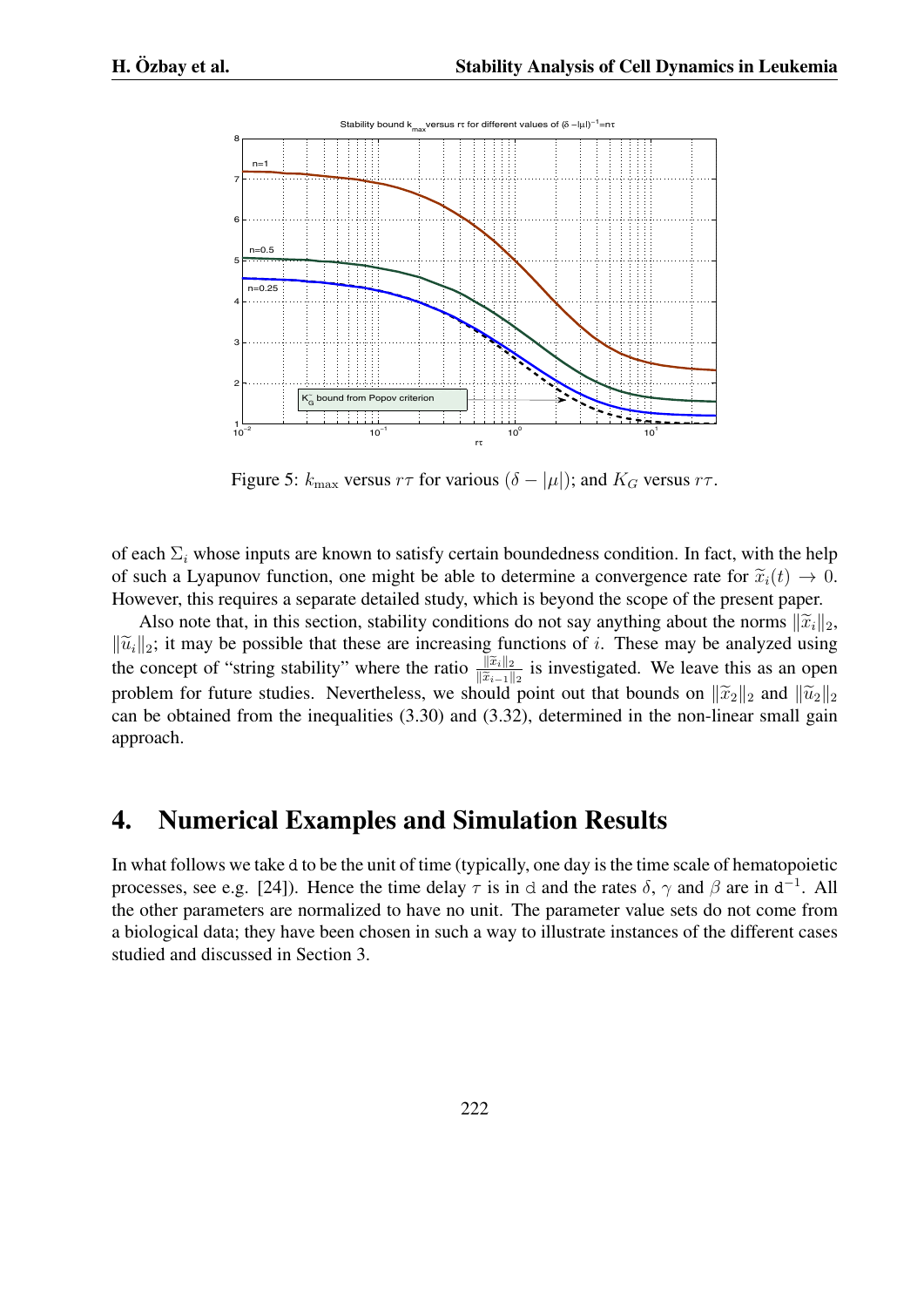### 4.1. Example 1

As the first example we take a single compartment system with  $\delta = 0.2$ ,  $\tau = 0.66$ ,  $\gamma = 0.04$ ,  $m = 10, N = 2, b = 1, L = 0.9$ , and  $\beta(0) = 1$ . We find that  $\bar{x} = 1.67, \mu = -0.125, \alpha = 0.63$  and  $k_{\text{max}} = 39.12$ . In this case the sufficient condition of local stability (2.15) is not satisfied, but the necessary and sufficient condition (3.7) is satisfied.

## 4.2. Example 2

Now we consider a system with three compartments each having  $L_i = 0.9$ ;  $\beta_i(0) = 1$ ;  $b_i = 1$ , and the other parameters as indicated in Table 3. The resulting equilibrium point and computed values of  $\mu$ ,  $\alpha$  and other variables are shown in the second part of the same table.

|  | $0.5$   1.0000   0.04       |  | -10 |  |
|--|-----------------------------|--|-----|--|
|  | $0.2$   0.6325   0.04       |  | 10  |  |
|  | $0.3 \mid 0.8100 \mid 0.50$ |  |     |  |

| $\boldsymbol{\eta}$ | $\bar{x}$ | $\mu$              |        | $n_{\max}$               |       | $\widetilde{\phantom{m}}$ | $n_{0}$ | $\Lambda_G$ |
|---------------------|-----------|--------------------|--------|--------------------------|-------|---------------------------|---------|-------------|
|                     | 0.6876    | 0.2431             | 0.7364 |                          | 0.679 | 0.679                     | 0.5421  |             |
|                     | 1.9824    | $-0.1206$   0.7620 |        | 39.1                     | 0.203 | 0.124                     | 14.5287 | 1498        |
|                     | 0.7730    | 0.0357             | 0.2707 | $\overline{\phantom{0}}$ | 0.684 | 0.684                     | 1.7291  |             |

Table 3: Parameters of Example 2

For  $i = 1$  and  $i = 3$  we see that  $\mu > 0$  and the local stability condition  $\mu_i < \delta_i/\alpha_i$  is satisfied. For  $i = 2$ ,  $\mu < 0$ , and in this case too, the local stability condition (3.7) is satisfied (note that  $2LG(0) = \alpha + 1$ ). On the other hand, the global stability condition,  $\rho h_0 < 1$ , is satisfied only for the first compartment. For  $i = 1, 3$  the condition for absolute stability,  $(3.36)$ , is satisfied with  $x_r = 1.45$  for the first compartment and  $x_r = 0.81$  for the third one. As for the second compartment  $x_{\ell} = 0.5$ , but the absolute stability condition (3.42) is not satisfied. Nevertheless, starting from initial conditions  $[x_1(\theta), x_2(\theta), x_3(\theta)]^T = [1.0, 1.3, 1.0]$  for all  $\theta \in [-1, 0]$ , the simulations show convergence to the positive equilibrium, Figure 6.

## 4.3. Example 3

In this example we have two compartments with positive equilibrium; the parameters are  $L_1 =$ 0.985,  $L_2 = 0.9$ ;  $b_1 = b_2 = 1$ ;  $\beta_1(0) = 7$ ,  $\beta_2(0) = 1$  and as shown in Table 4.

In this example we have  $\mu < 0$  with  $|\mu| < \delta$ . The necessary and sufficient condition for local stability, (3.7), is not satisfied for the first compartment and it is satisfied for the second one. Absolute stability and global stability conditions are not satisfied for both compartments.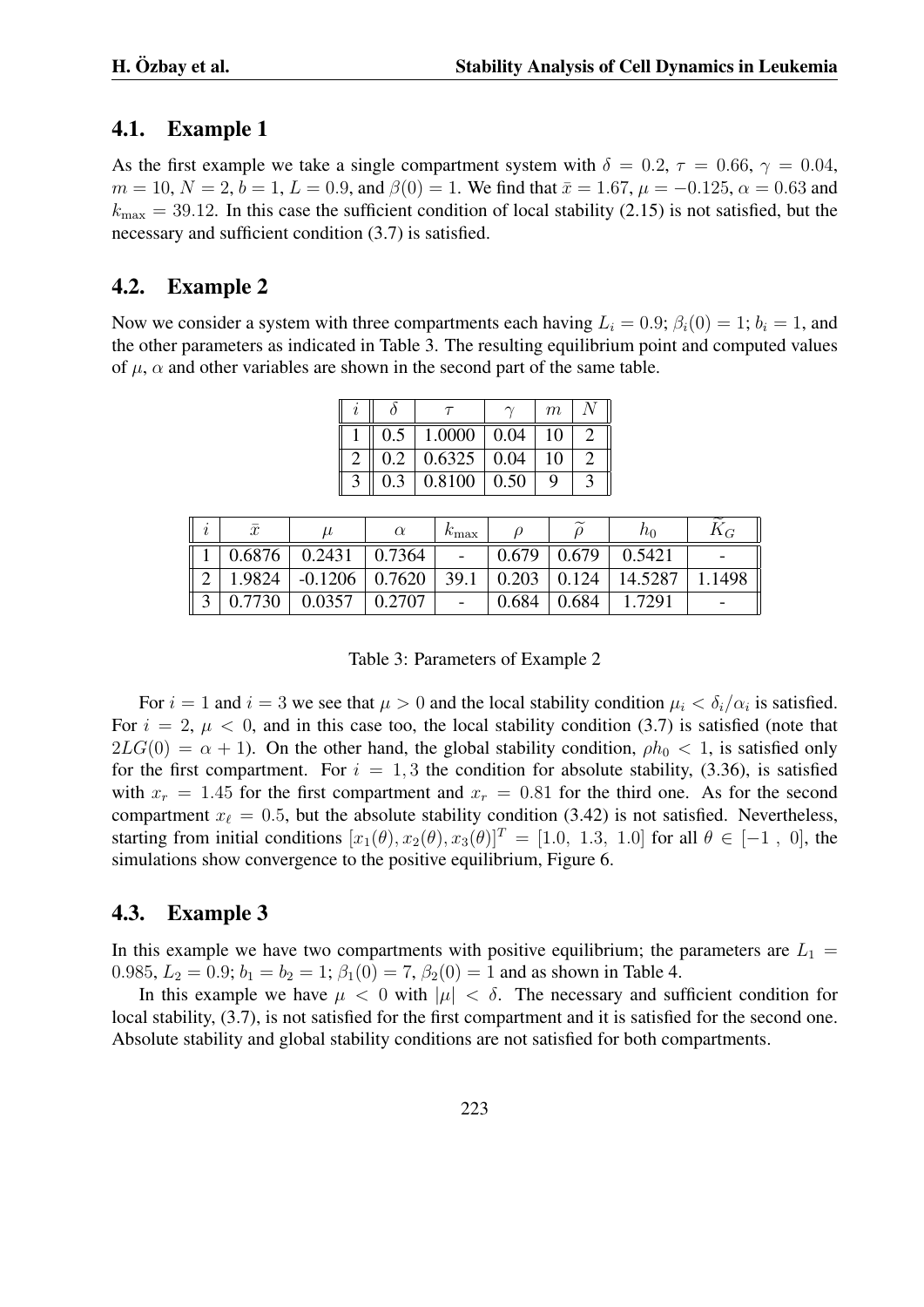

Figure 6: Simulation results for Example 2.

|  |                   |      | m |  |
|--|-------------------|------|---|--|
|  | $2.81165$   0.095 |      |   |  |
|  | 0.6325            | 0.04 |   |  |

|        |          |       | $v_{\rm max}$                                 |        | $\sim$               |         |     |
|--------|----------|-------|-----------------------------------------------|--------|----------------------|---------|-----|
| 1.0363 | $-1.922$ | 0.634 | 6.194                                         | 3.3128 | $\vert 2.2429 \vert$ | 0.3309  | .66 |
| 1.9664 | $-0.121$ | 0.762 | $\vert$ 39.3456 $\vert$ 0.2055 $\vert$ 0.1239 |        |                      | 14.5287 |     |

Table 4: Parameters of Example 3

As shown in the simulation, Figure 7,  $x_1(t)$  does not converge to the equilibrium. Since  $u_1(t)$ (which is the input for  $\Sigma_2$ ) does not converge,  $x_2(t)$  does not converge either (with small oscillations around the equilibrium).

#### 4.4. Example 4

In this example we take two compartments and illustrate that the assumption  $\alpha_i > 0$  is not necessary for  $i \geq 2$ , in order to have a positive equilibrium. The first compartment has a positive equilibrium. The second compartment does not satisfy Assumption 2, i.e. if it was the first compartment, then the origin would be the equilibrium, but since the first one has a positive equilibrium which is globally stable, then the input to the second compartment is non-zero hence  $\bar{x}_2 \neq 0$ . The parameters of this example are  $L_i = 0.9$ ,  $b_i = 1$ ,  $\beta_i(0) = 1$  for  $i = 1, 2$  and the rest are given in Table 5. Note that the global stability condition,  $\rho h_0 < 1$ , holds for both compartments. Time domain response shown in Figure 8 illustrates the convergence to the equilibrium.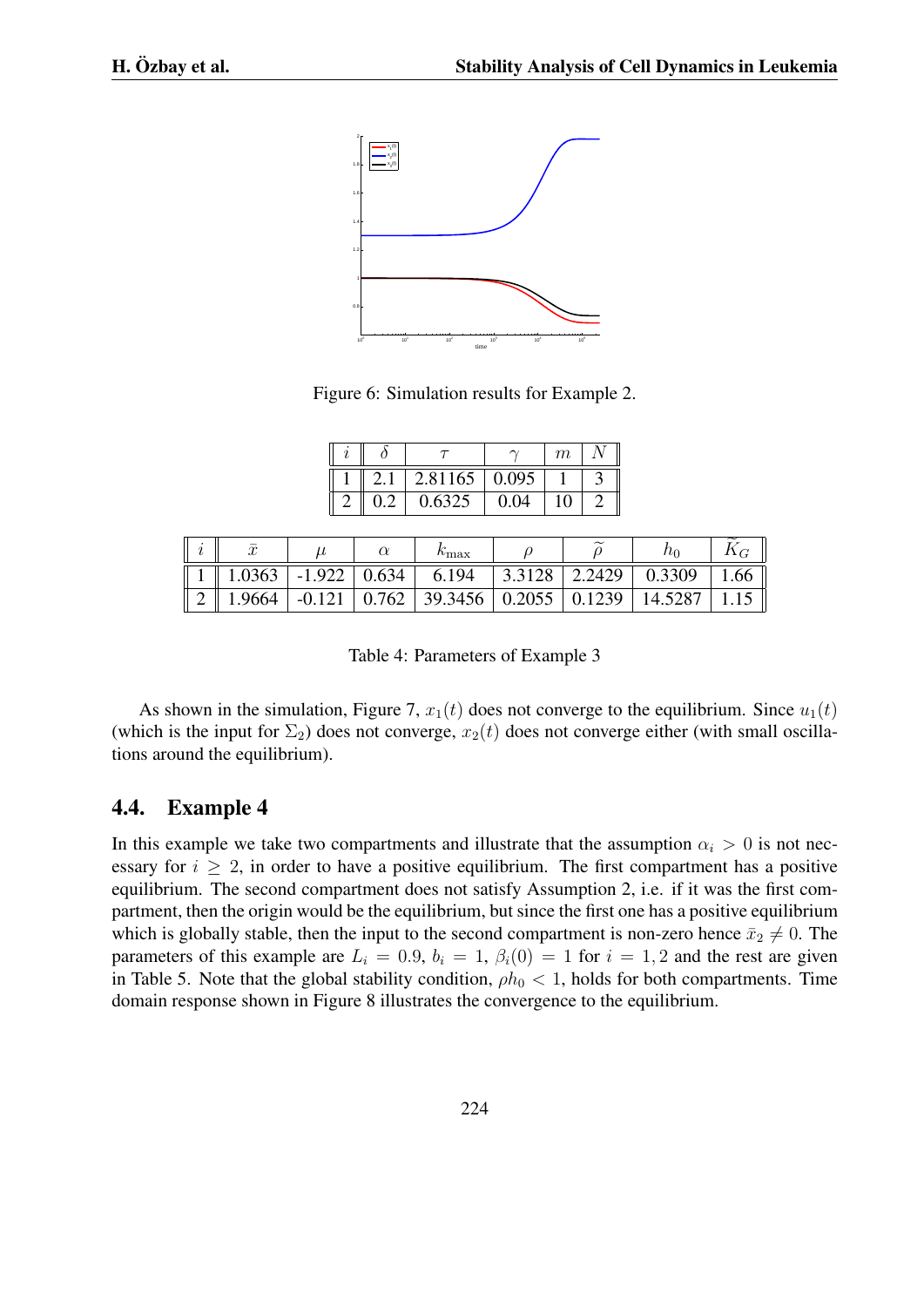

Figure 7: Simulation results for Example 3.

|     |      | m  |  |
|-----|------|----|--|
|     | 0.04 | .0 |  |
| 9.ر |      |    |  |

|                                                                                                    |  | $x_r$ |  | a <sub>0</sub> |
|----------------------------------------------------------------------------------------------------|--|-------|--|----------------|
| 1    0.688   0.243   0.74   1.45   0.68   0.68   0.54                                              |  |       |  |                |
| $\mid$ 2 $\parallel$ 0.075 $\mid$ 0.98 $\mid$ -0.31 $\mid$ 13.4 $\mid$ 0.99 $\mid$ 0.99 $\mid$ 0.8 |  |       |  |                |

Table 5: Parameters of Example 4

### 4.5. Remarks on simulation results

In the above examples we have seen that when the system satisfies the local stability condition, then the graph of  $x_i(t)$  converges to  $\bar{x}_i$ , regardless of the satisfaction of the global (or absolute) stability conditions. We tried to find an example where this convergence is dependent on the initial condition. More precisely, we would be interested in finding examples where we can make the following observations. Let  $\bar{x} > 0$  be the equilibrium point of a single compartment system.

- When the system is locally stable and the initial condition is in a neighborhood  $X_0$  of  $\bar{x}$ , then we have convergence of  $x(t)$  to  $\bar{x}$ . But when this system does not satisfy the absolute stability condition, if the initial condition is outside  $X_0$ , then  $x(t)$  does not converge.
- When the system satisfies absolute stability condition, but not the global stability condition, if the initial condition is inside of a set  $X_1$ , which includes  $X_+$  (or  $X_$ <sup>−</sup>), then  $x(t)$  converges to  $\bar{x}$ , but when the initial condition is outside  $X_1$ , then  $x(t)$  does not converge.

Finding such examples and the corresponding  $X_0$  and  $X_1$  seems to be a difficult task. Many tries we have made with different numerical values turned out to be futile.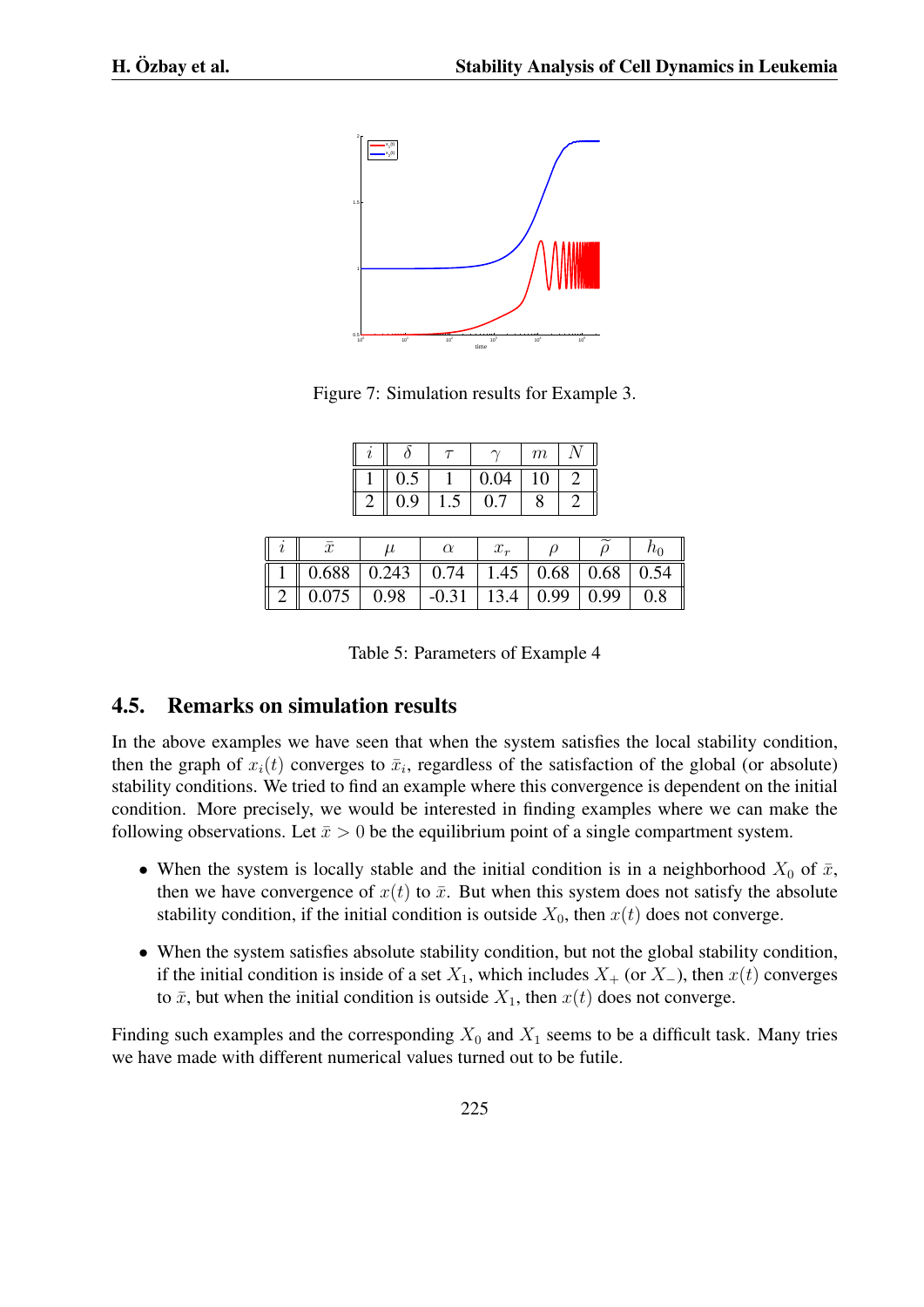

Figure 8: Simulation results for Example 4.

The above discussion leads to the following conjecture. Let  $\bar{x} > 0$  be the equilibrium point of a *single compartment system. If the system is locally stable and all solutions remain bounded, then it is globally stable too*.

Recently, it has been proven that (here we give the single compartment version of the result from [6]), when the *origin* is the only equilibrium, it is locally asymptotically stable if and only if

$$
(2LG(0) - 1)\beta(0) < \delta \quad \text{i.e.} \quad \beta(0) < \delta/\alpha.
$$

Moreover, the origin is globally asymptotically stable if

$$
(2G(0) - 1)\beta(0) < \delta.
$$

Note that in a single compartment model we have  $K = 0$  (none of the divided cells go to the next compartment) and  $L = 1$ , hence, local asymptotic stability condition is the same as the sufficient condition for global stability. For the multiple compartment case of the lumped delay version of this system, see [57], where it has been shown that

$$
\beta_1(0) < \frac{\delta_1}{\alpha_1}
$$

is a sufficient condition for global asymptotic stability. The conjecture stated above deals with the extension of these results to the case  $\bar{x} > 0$ .

# 5. Conclusions

In this paper, stability conditions are obtained for a nonlinear system with distributed delays, representing a mathematical model of cell dynamics in leukemia, that has been the subject of many earlier works [1]–[9] and [15, 22, 30, 34, 39, 49, 57, 68]. Local asymptotic stability conditions are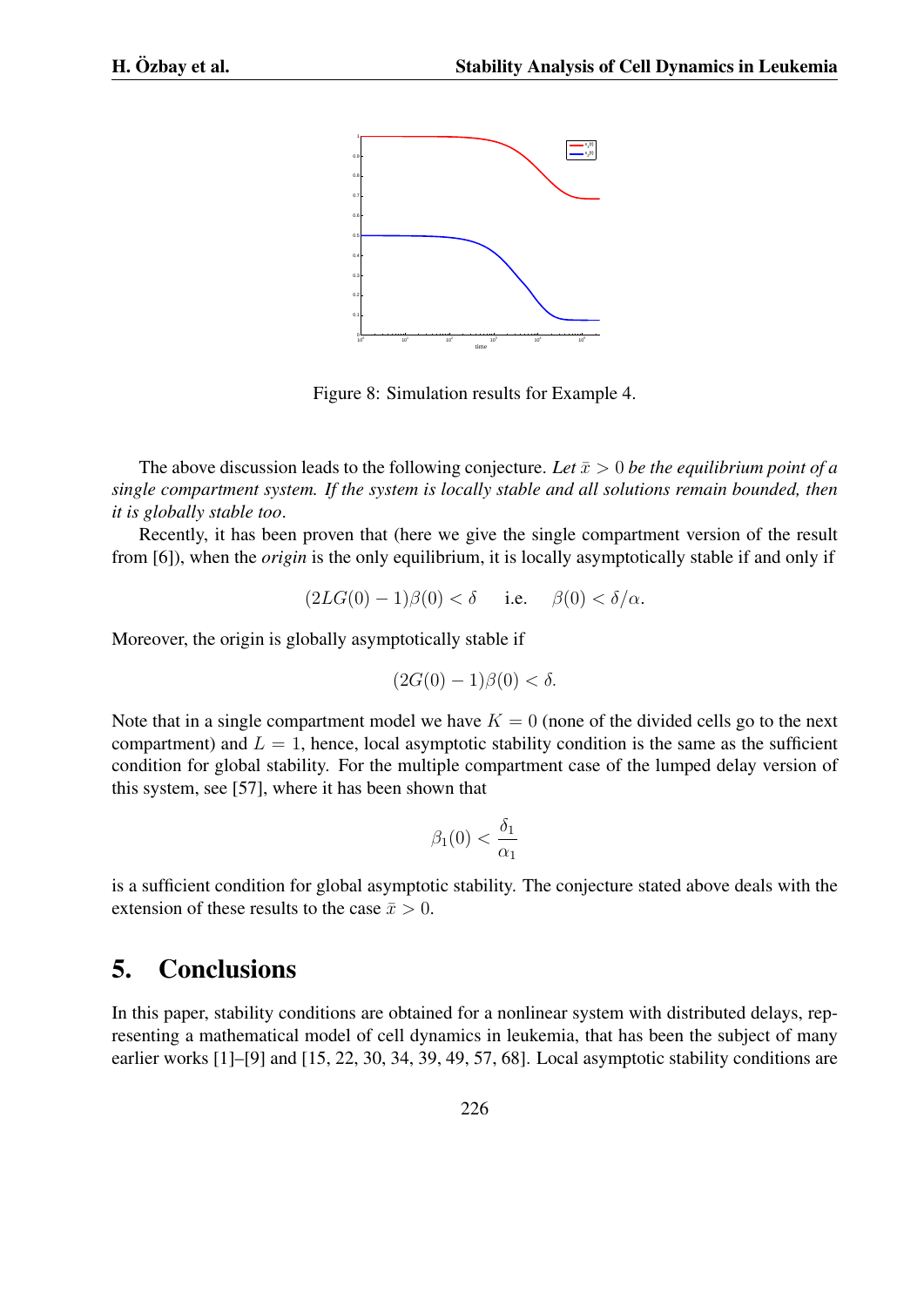obtained from the Nyquist stability criterion. Global exponential stability conditions are derived from the nonlinear small-gain type of arguments, and absolute stability conditions are obtained via the circle and Popov criteria.

All the stability conditions are expressed in terms of the parameters of the linear part, namely *α*, *δ*, *τ*, *h*<sub>0</sub>, *k*<sub>max</sub>, *K<sub>G</sub>*, and the gain of the nonlinear block *xβ*(*x*), i.e., *μ*, *ρ*,  $\tilde{\rho}$ . By adjusting some of these parameters, equilibrium and stability conditions can be changed. That can be done by taking some therapeutic actions (e.g. death rates can be adjusted by medication). Of course, periodic medications will make the system parameters vary in time; analysis of such a time varying nonlinear system with distributed delays requires a separate study. Nevertheless, for certain forms of time-varying nonlinearity, some of the analysis techniques used here remain valid, see e.g. [10]. By some other types of external intervention one may be able to reduce the leukemic stem cell (LSC) population suddenly; this corresponds to changing the initial conditions in the mathematical model. That may help bring the system within the absolute stability region near the equilibrium. This is useful when the system is absolutely stable, yet it does not satisfy the global stability condition.

Although leukemia is the best understood cancer, as far as dynamical modeling is concerned, there are still practical difficulties in determining the parameters of the mathematical model considered here. Nevertheless, stability analysis performed here can explain certain medical data. For example, it can be concluded that decreased *γ<sup>i</sup>* leads to instability; more precisely, decreased  $\gamma_i$  leads to increased  $G_i(0)$  and that may lead to violation of the inequalities (3.1), or (3.38), or (3.42). A similar observation has been made in [23] by analyzing biological data published in earlier literature on chronic myelogenous leukemia.

Other lines of future work include consideration of different types of (possibly higher order) cell division rate *f<sup>i</sup>* , and experimental justification of the model using real data (e.g. from a tumor bank). We do think, and are actively and practically supported in this by medical collaborators (see Acknowledgments and references to J.P. Marie), that an interactive approach of the problem consisting in proposing, according to a physiopathologically based rationale, dynamical experiments in cell cultures, with or without added drugs, to investigate diseased cell dynamics, will result in medical advances towards understanding the disease and possibly improving its treatment. Conversely, of course, such (presently ongoing) experiments will help us identify model parameters, possibly also modify the model itself, in a more realistic way.

## Acknowledgements

We thank Professor V. Rasvan for pointing out important early references on the subject, and Professor J. P. Marie for fruitful discussions on justifications of the mathematical model considered. We also thank the reviewers for suggestions which improved the paper.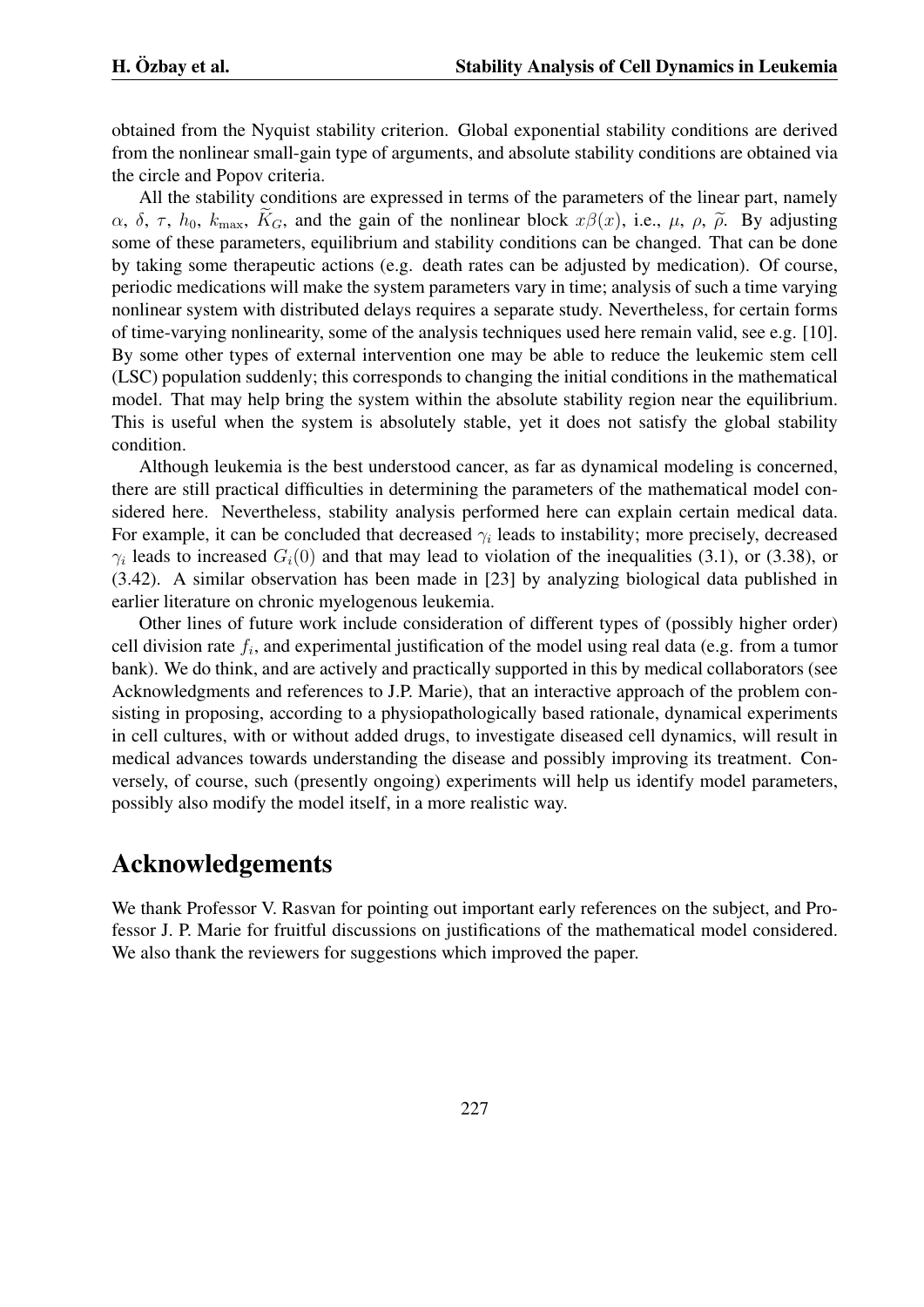# Appendix: Basic Definitions from System Theory

For the readers who are not familiar with certain basic terms from system theory, we provide a brief background material in this Appendix. Detailed treatment of these topics can be found in, e.g., [21, 50, 51, 66].

Consider the following first order differential equation with  $x(t) \in \mathbb{R}$  and  $u(t) \in \mathbb{R}$ 

$$
\dot{x}(t) := \frac{d}{dt}x(t) = Ax(t) + Bu(t)
$$
\n(5.1)

where  $A \in \mathbb{R}$  and  $B \in \mathbb{R}$  are constant coefficients. Suppose that the initial condition is zero, i.e.,  $x(0) = 0$ , and  $u(t)$  satisfies  $u(t) = 0$  for  $t < 0$ . In this case, the solution  $x(t)$  is

$$
x(t) = \int_0^t e^{A\tau} Bu(t - \tau) d\tau \quad , \quad t \ge 0. \tag{5.2}
$$

Therefore,  $x(t)$  for  $t \ge 0$  can be seen as the *output* due to the given *input*  $u(t)$  for  $t \ge 0$ . We call such an input-output relation a *system*. In terms of the integration and multiplication operators the system defined by (5.1) can be represented by the *block diagram* shown in Figure 9.



Figure 9: Block diagram representation of the system defined in (5.1).

For a given system let  $x_k(t)$  be the output due to the input  $u_k(t)$  for  $k = 1, 2$ ; then, the system is *linear* if the output satisfies  $x(t) = c_1x_1(t) + c_2x_2(t)$  whenever the input is  $u(t) = c_1u_1(t) + c_2u_2(t)$ for arbitrary constants  $c_1, c_2 \in \mathbb{R}$ . Let  $x(t)$  be the output due to the input  $u(t)$  and define  $u_o(t) =$  $u(t - \sigma)$ , for some fixed  $\sigma \in \mathbb{R}$ . We say that the system is *time invariant* if the output  $x_o(t)$  due to input  $u_o(t)$  satisfies  $x_o(t) = x(t - \sigma)$  for any arbitrary  $\sigma \in \mathbb{R}$ . In this sense, linear differential equations with constant coefficients can be seen as linear time invariant systems.

Note that when the Dirac delta function (also called the *unit impulse*)  $\delta(t)$  is applied as the input (i.e.,  $u(t) = \delta(t)$ ), in (5.1) then the corresponding output in (5.2) is  $x(t) = e^{At}B$ ,  $t \ge 0$ . In this sense,  $h(t) := e^{At}B$ ,  $t \ge 0$ , is called the *impulse response* of the linear time invariant system represented by (5.1). Generalizing this definition to all linear time invariant systems, we can write

$$
x(t) = \int_0^t h(\tau)u(t-\tau)d\tau \quad , \quad t \ge 0 \tag{5.3}
$$

(whenever initial conditions are zero and  $u(t) = 0$  for  $t < 0$ ) where  $h(\cdot)$  is the impulse response. The Laplace transform of *h* is defined as  $H(s) = \int_0^\infty h(t)e^{-st}dt$ ,  $s \in \mathbb{C}$ , is called the *transfer*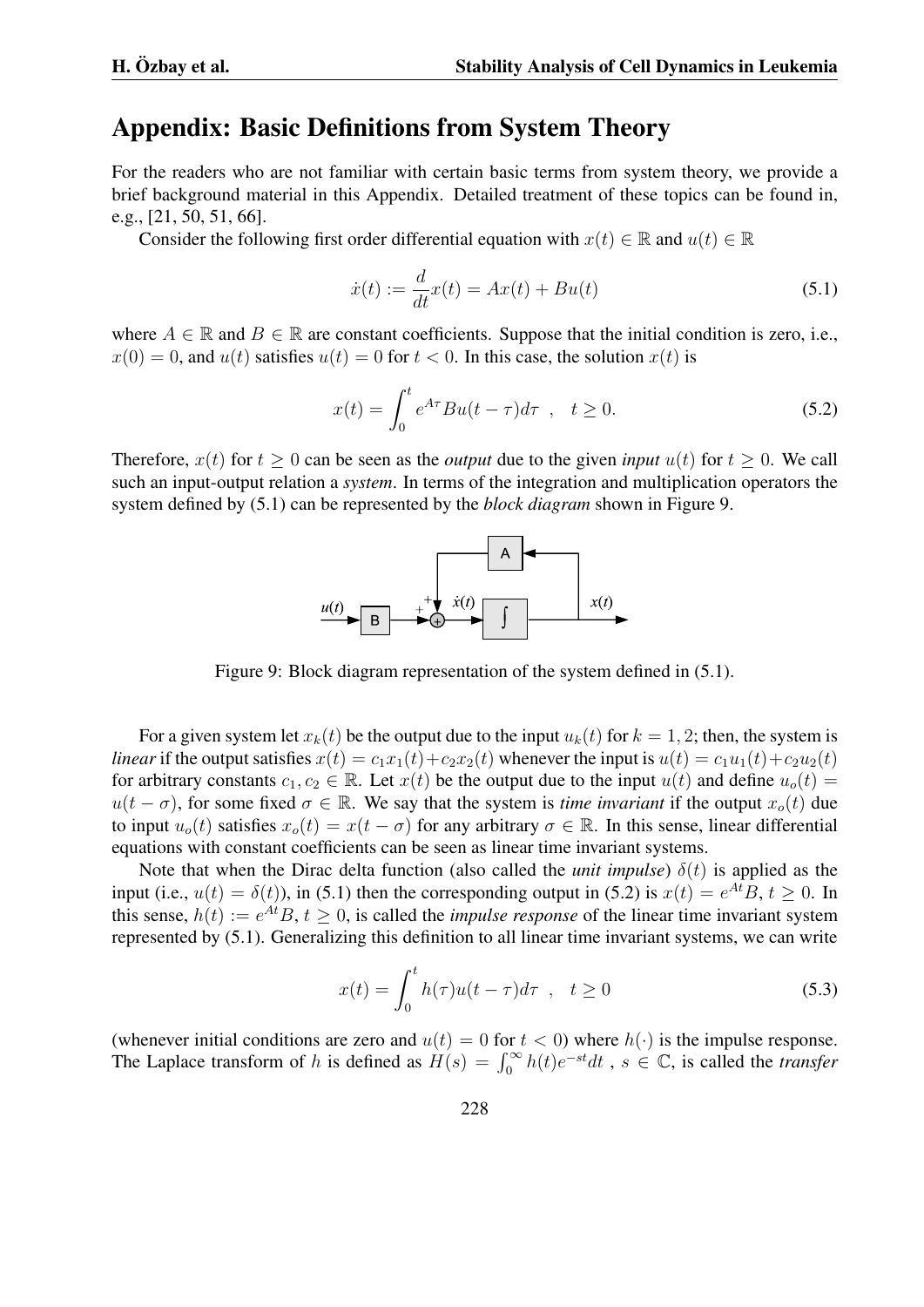*function* of the system. For example, when  $h(t) = e^{At}B$ ,  $t \ge 0$ , we have  $H(s) = (s + A)^{-1}B$ . Note that, in this example, the inverse is undefined at  $s = -A$ : this point in the complex plane is called a *pole* of  $H(s)$ . In general, when  $H(s) = (sI + A)^{-1}B$  (i.e. *A* is a matrix) the poles are the eigenvalues of  $(-A)$ . In terms of the Laplace transform of (5.1) we have  $(s + A)X(s) = BU(s)$ . We define  $(s + A) = 0$  as the *characteristic equation*, its roots give the poles of the system. We say that H is proper if  $\lim_{|s|\to\infty} |H(s)| < \infty$  and it is strictly proper if  $\lim_{|s|\to\infty} |H(s)| = 0$ . If *H*(*s*) is a bounded analytic function in  $\mathbb{C}_+$ , then we write  $H \in \mathcal{H}_{\infty}$  and in this case we define  $||H||_{\infty}$  = ess sup<sub>ω</sub>  $|H(j\omega)|$  where  $j := \sqrt{-1}$ . When  $H(s)$  is a rational function  $H \in \mathcal{H}_{\infty}$  if and  $||H||_{\infty}$ only if all its poles are in C*−*. All these definitions extend to a class of irrational transfer functions, including systems with distributed delays as considered in Section 3.1.

There are many different definitions for the *stability* of a system. For the nonlinear system dealt in Section 3.2 please see Definition 2 and Definition 5. For the local stability analysis (analysis of the linearized system around the equilibrium) considered in Section 3.1, we say that the system is *stable* if its transfer function  $H(s)$  is in  $\mathcal{H}_{\infty}$ .

# References

- [1] H. T. Alaoui, R. Yafia. *Stability and Hopf bifurcation in an approachable haematopoietic stem cells model*. Mathematical Biosciences, 206 (2007), 176–184.
- [2] M. Adimy, F. Crauste. *Modeling and asymptotic stability of a growth factor-dependent stem cell dynamics model with distributed delay*. Discrete and Continuous Dynamical Systems - Series B, 8 (2007), No. 1, 19–38.
- [3] M. Adimy, F. Crauste. *Mathematical model of hematopoiesis dynamics with growth factordependent apoptosis and proliferation regulations*. Mathematical and Computer Modelling, 49 (2009), No. 11–12, 2128–2137.
- [4] M. Adimy, F. Crauste, A. El Abdllaoui. *Asymptotic behavior of a discrete maturity structured system of hematopoietic stem cell dynamics with several delays*. Mathematical Modelling of Natural Phenomena, 1, (2006), No. 2, 1-19.
- [5] M. Adimy, F. Crauste, A. El Abdllaoui. *Discrete maturity-structured model of cell differentiation with applications to acute myelogenous leukemia*. J. Biological Systems, 16 (2008), No. 3, 395–424.
- [6] M. Adimy, F. Crauste, A. El Abdllaoui. *Boundedness and Lyapunov function for a nonlinear system of hematopoietic stem cell dynamics* C. R. Acad. Sci. Paris, Ser. I, 348 (2010), No. 7-8, 373-377.
- [7] M. Adimy, F. Crauste, C. Marquet. *Asymptotic behavior and stability switch for a matureimmature model of cell differentiation*. Nonlinear Analysis: Real World Applications, 11 (2010), No. 4, 2913–2929.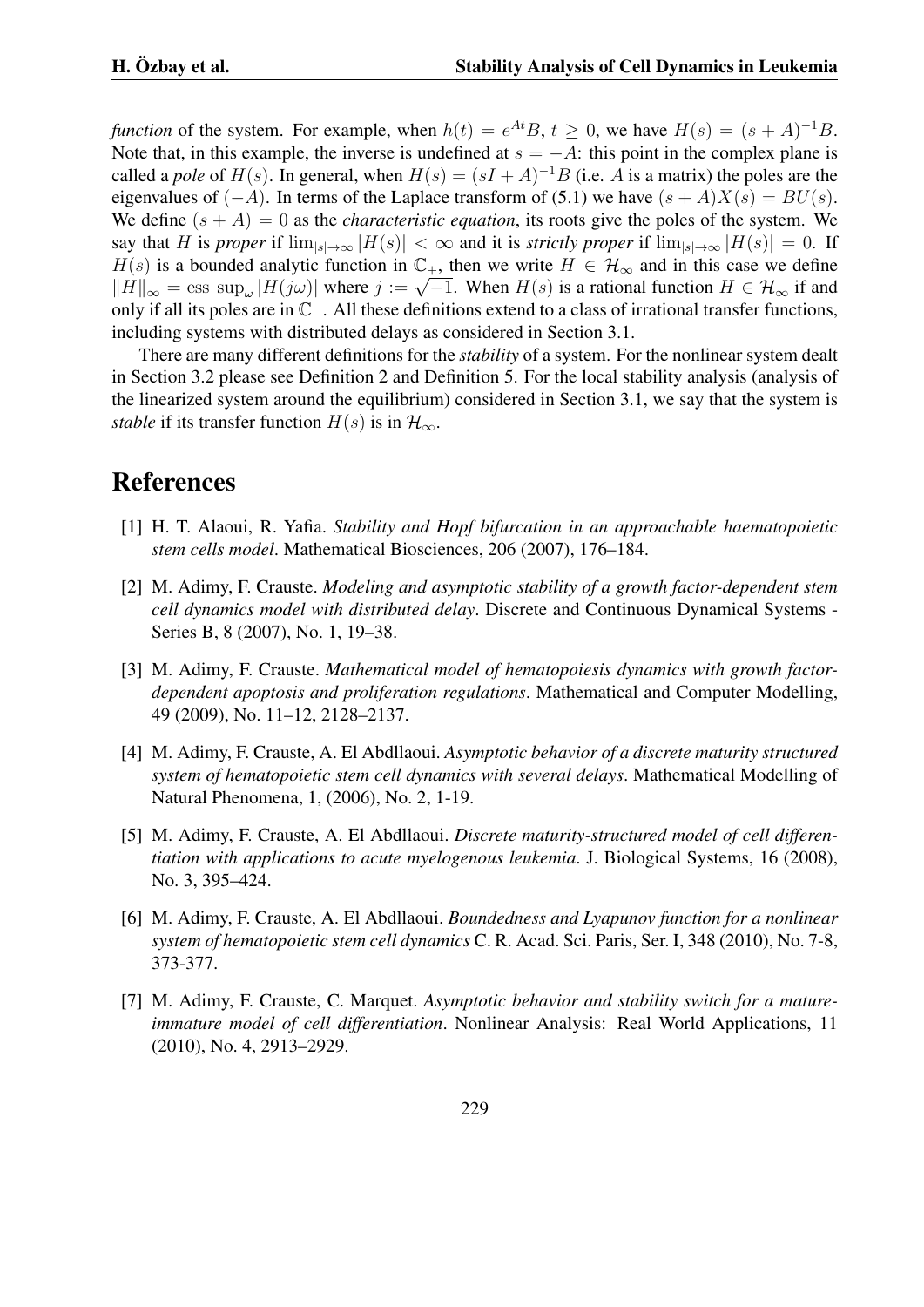- [8] M. Adimy, F. Crauste, S. Ruan. *A mathematical study of the hematopoiesis process with applications to chronic myelogenous leukemia*. SIAM J. Appl. Math., 65 (2005), No. 4, 1328– 1352.
- [9] M. Adimy, F. Crauste, S. Ruan. *Modelling hematopoiesis mediated by growth factors with applications to periodic hematological diseases*. Bulletin of Mathematical Biology, 68 (2006), No. 8, 2321–2351.
- [10] P-A. Bliman. *Extension of Popov absolute stability criterion to nonautonomous systems with delays*. INRIA Technical Report No. 3625, February 1999.
- [11] P-A. Bliman. *Robust absolute stability of delay systems*. Nonlinear Control in the Year 2000, A. Isidori, F. Lamnabhi-Lagarrigue, W. Respondek, eds., LNCIS vol. 258, Springer Verlag, 2000, 207–237.
- [12] B. M. Boman, M. S. Wicha. *Cancer stem cells: a step toward the cure*. J. Clinical Oncology, 26 (2008), No. 17, 2795–2799.
- [13] D. Bonnet, J. E. Dick. *Human acute myeloid leukemia is organized as a hierarchy that originates from a primitive hematopoietic cell*. Nature Medicine, 3 (1997), No. 7, 730–737.
- [14] N. G. Čebotarev, N. N. Meiman. *The Routh-Hurwitz problem for polynomials and entire functions*. (in Russian) Trudy Mat. Inst. Steklov., 26 (1949), 3-331.
- [15] C. Colijn, M. C. Mackey. *A mathematical model of hematopoiesis: I. Periodic chronic myelogenous leukemia*. J. Theoretical Biology, 237 (2005), No. 2, 117–132.
- [16] C. Corduneanu. Integral equations and stability of feedback systems. Academic Press, New York, 1973.
- [17] R. F. Curtain, H. Logemann, O. Staffans. *Stability results of Popov-type for infinitedimensional systems with applications to integral control*. Proc. London Math. Soc., 86 (2003), No. 3, 779–816.
- [18] C. A. Desoer, M. Vidyasagar. Feedback systems: input-output properties. SIAM Classics in Applied Mathematics, 55, SIAM, 2009.
- [19] D. Dingli, F. Michor. *Successful therapy must eradicate cancer stem cells*. Stem Cells, 24 (2006), No. 12, 2603–2610.
- [20] D. Dingli, J. M. Pacheco. *Modeling the architecture and dynamics of hematopoiesis*. Wiley Interdisciplinary Reviews: Systems Biology and Medicine, 2 (2010), No. 2, 235-244.
- [21] R. C. Dorf, R. H. Bishop. Modern Control Systems (12th Edition). Pearson Educatin Inc., New Jersey, 2011.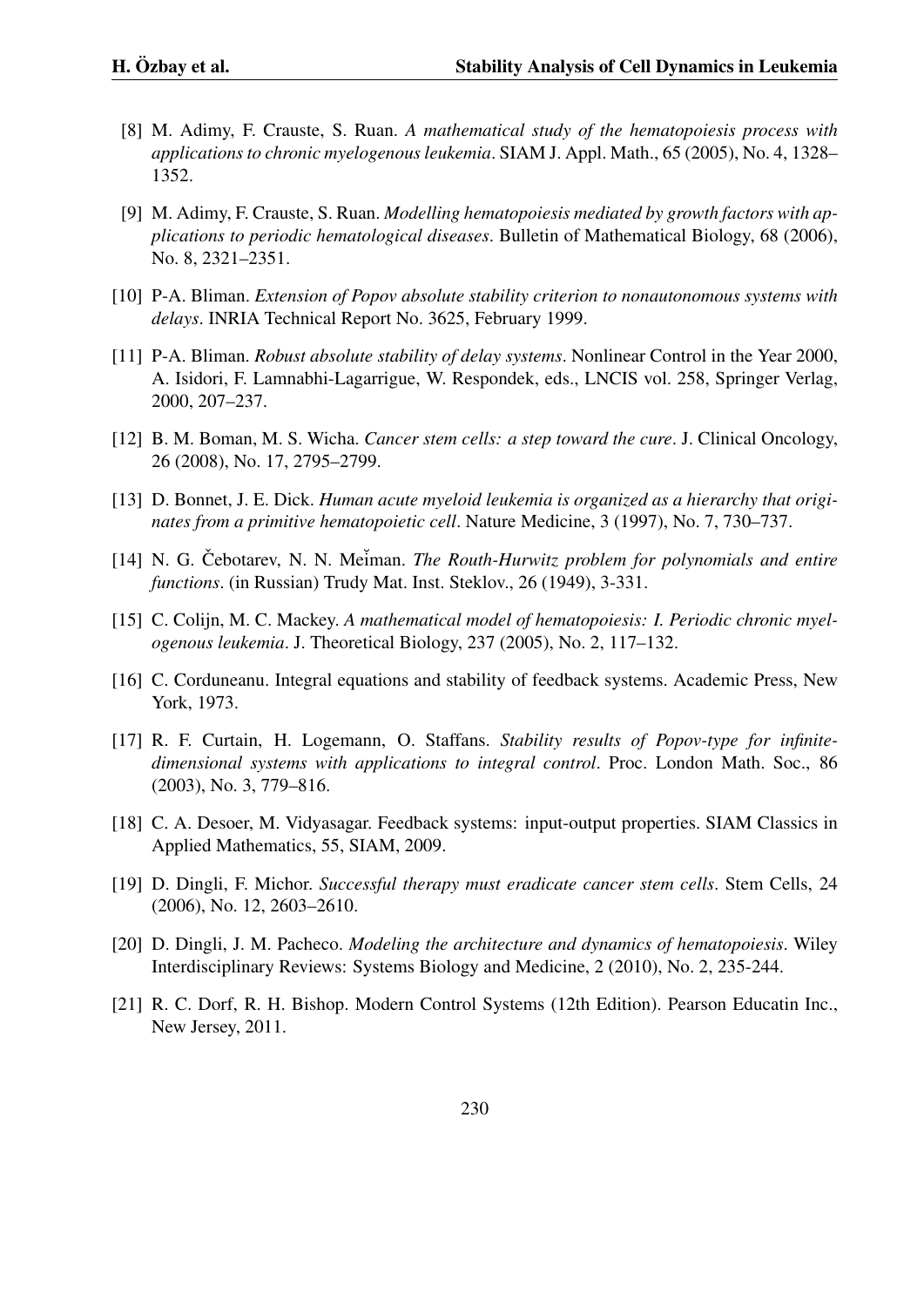- [22] J. Dyson , R. Villella-Bressan, G. F. Webb. *A singular transport equation modelling a proliferating maturity structured cell population*. Canadian Applied Mathematics Quarterly, 4 (1996), No. 1, 65–95.
- [23] P. Fortin, M. C. Mackey. *Periodic chronic myelogenous leukemia: spectral analysis of blood counts and aetilogical implications*. British Journal of Haematology, 104 (1999), No. 2, 336– 345.
- [24] C. Foley, M.C. Mackey. *Dynamic hematological disease: a review*. J. Mathematical Biology, 58 (2009), No. 1-2, 285–322.
- [25] L. Grüne. *Input-to-state dynamical stability and its Lyapunov function characterization*. IEEE Trans. on Automatic Control, 47 (2002), No. 9, 1499–1504.
- [26] K. Gu. *An improved stability criterion for systems with distributed delays*. Int. J. Robust and Nonlinear Control, 13 (2003), No. 9, 819–831.
- [27] P. B. Gupta, C. L. Chaffer, R.A. Weinberg. *Cancer stem cells: mirage or reality?* Nature Medicine, 15 (2009), No. 9, 1010–1012.
- [28] T. Haferlach. *Molecular genetic pathways as therapeutic targets in acute myeloid leukemia*. Hematology, American Society of Hematology Educational Program, (2008), No. 1, 400– 411.
- [29] A. Halanay. Differential Equations, Stability, Oscillations, Time Lags. (in Romanian), Editura Academiei R.P.R., Bucharest, 1963, English version by Academic Press, 1966.
- [30] C. Haurie, D. C. Dale, M. C. Mackey. *Cyclical neutropenia and other periodic hematological diseases: A review of mechanisms and mathematical models*. Blood, 92 (1998), No. 8, 2629– 2640.
- [31] K. J. Hope, L. Jin, J. E. Dick. *Human acute myeloid leukemia stem cells*. Archives of Medical Research, vol.34 (2003), No. 6, 507-514.
- [32] B. J. P. Huntly, D. G. Gilliland. *Leukemia stem cells and the evolution of cancer-stem-cell research*. Nature Reviews: Cancer, 5 (April 2005), 311–321.
- [33] M. E. King, J. Rowe. *Recent developments in acute myelogenous leukemia therapy*. The Oncologist, 12 (2007), Suppl. 2, 14–21.
- [34] L. Kold-Andersen, M. C. Mackey. *Resonance in periodic chemotherapy: A case study of acute myelogenous leukemia*. J. Theoretical Biology, 209 (2001), No. 1, 113–130.
- [35] X. Lai, S. Nikolov, O. Wolkenhauer, J. Vera. *A multi-level model accounting for the effects of JAK2-STAT5 signal modulation in erythropoiesis*. Computational Biology and Chemistry, 33 (2009), No. 4, 312–324.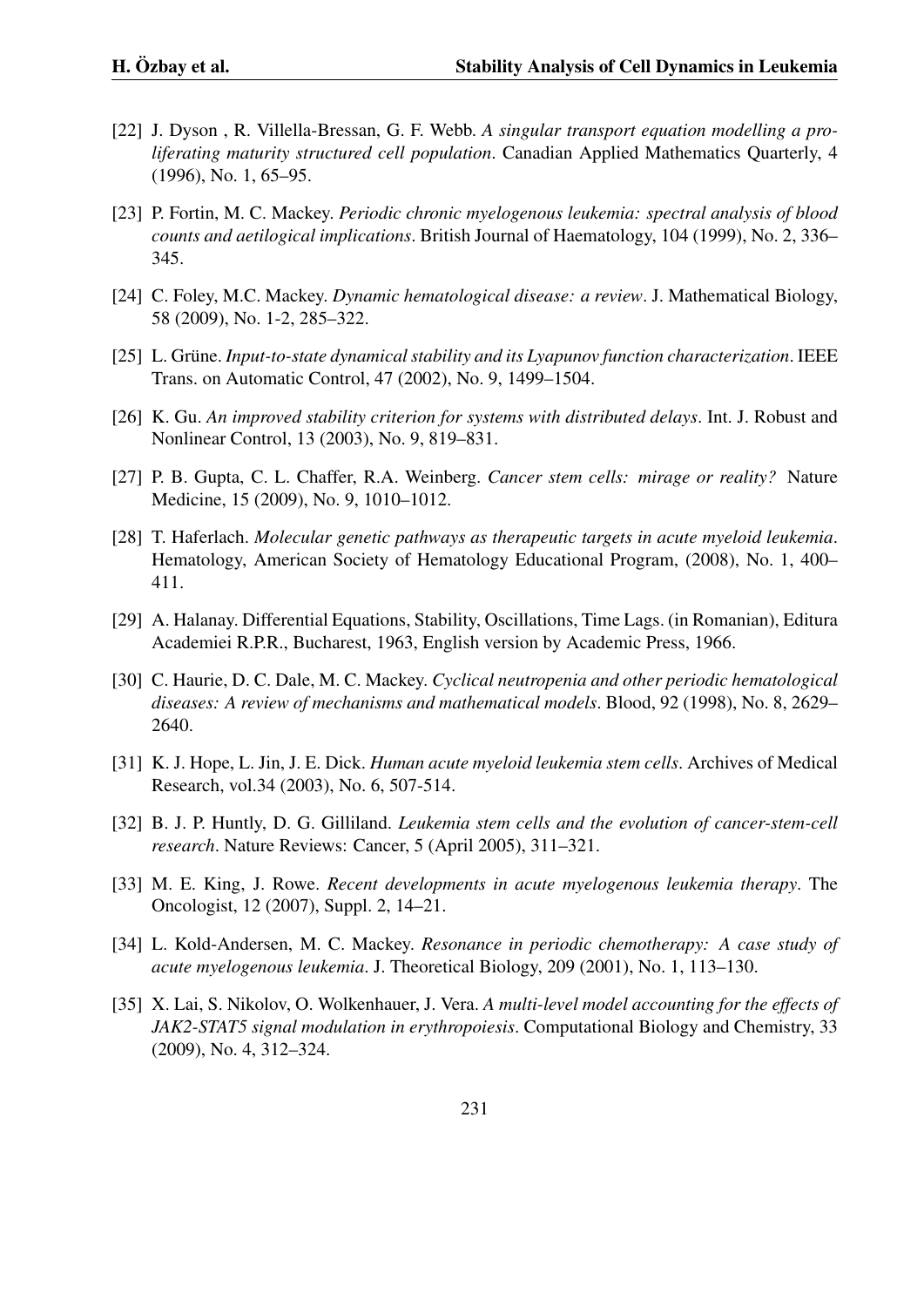- [36] Z. Ling, Z. Lin. *Traveling wavefront in a hematopoiesis model with time delay*. Applied Mathematics Letters, 23 (2010), No. 4, 426–431.
- [37] M. C. Mackey, L. Glass. *Oscillation and chaos in physiological control systems*. Science, 197 (1977), No. 4300, 287–289.
- [38] M. C. Mackey. *Unified hypothesis for the origin of aplastic anaemia and periodic hematopoiesis*. Blood, 51 (1978), No. 5, 941–956.
- [39] M. C. Mackey, C. Ou, L. Pujo-Menjouet, J. Wu. *Periodic oscillations of blood cell populations in chronic myelogenous leukemia*. SIAM J. Math. Anal., 38 (2006), No. 1, 166–187.
- [40] J. P. Marie. Private communication. Hôpital St. Antoine, Paris, France, July 2010.
- [41] J. A. Martinez-Climent, L. Fontan, R. D. Gascoyne, R. Siebert, F. Prosper. *Lymphoma stem cells: enough evidence to support their existence?* Haematologica, 95 (2010), No. 2, 293– 302.
- [42] A. G. McKendrick. *Applications of mathematics to medical problems*. Proc. Edinburgh Math. Soc., 44 (1925), 98–130, DOI: 10.1017/S0013091500034428.
- [43] W. Michiels, S. Mondie, D. Roose, M. Dambrine. *The effect of approximating distributed delay control laws on stability*. Advances in time-delay systems, S-I. Niculescu, K. Gu, Eds., Springer-Verlag, LNCSE 38, 2004, 207–222.
- [44] F. Michor, T. P. Hughes, Y. Iwasa, S. Branford, N. P. Shah, C. L. Sawyers, M.. Nowak. *Dynamics of chronic myeloid leukaemia*. Nature, 435 (30 June 2005), 1267–1270.
- [45] C-I. Morarescu, S-I. Niculescu, W. Michiels. *Asymptotic stability of some distributed delay systems: an algebraic approach*. International Journal of Tomography & Statistics, 7 (2007), No. F07, 128–133.
- [46] U. Münz, J. M. Rieber, F. Allgöwer. *Robust stabilization and*  $H_{\infty}$  *control of uncertain distributed delay systems*. Topics in Time Delay Systems, J. J. Loiseau *et al.* Eds., LNCIS 388 (2009), 221–231.
- [47] S. L. Noble, E. Sherer, R. E. Hannemann, D. Ramkrishna, T. Vik, A. E. Rundell. *Using adaptive model predictive control to customize maintenance therapy chemotherapeutic dosing for childhood acute lymphoblastic leukemia*. Journal of Theoretical Biology, 264 (2010), No. 3, 990-1002.
- [48] S-I. Niculescu, V. Ionescu, D. Ivanescu, L. Dugard, J-M. Dion. *On generalized Popov theory for delay systems*. Kybernetica, 36 (2000), No. 1, 2–20.
- [49] S-I. Niculescu, P. S. Kim, K. Gu, P. P. Lee, D. Levy. *Stability crossing boundaries of delay systems modeling immune dynamics in leukemia*. Discrete and Continuous Dynamical Systems Series B, 13, (2010), No. 1, 129–156.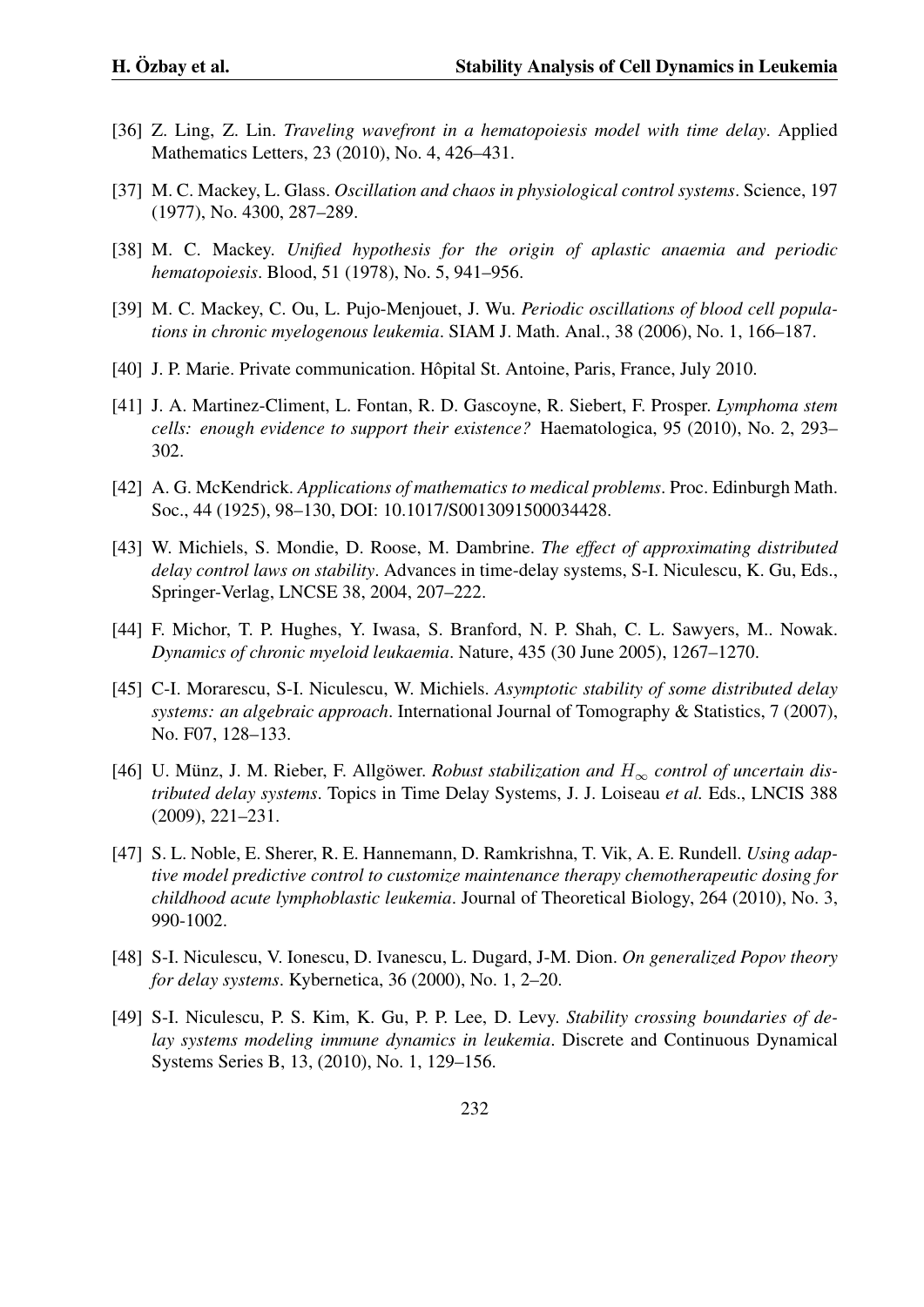- [50] A. V. Oppenheim, A. S. Willsky, H. Nawab. Signals & Systems 2nd ed., Prentice Hall, New Jersey, 1997.
- [51] H. Ozbay. Introduction to feedback control theory. CRC Press LLC, Boca Raton FL, 2000.
- [52] H. Özbay, C. Bonnet, J. Clairambault. Stability analysis of systems with distributed delays and *application to hematopoietic cell maturation dynamics*. Proc. of the 47th IEEE Conference on Decision and Control, Cancun, Mexico, December 2008, 2050–2055.
- [53] H. Ozbay, H. Benjelloun, C. Bonnet, J. Clairambault. *Stability conditions for a system modeling cell dynamics in leukemia*. Preprints of IFAC Workshop on Time Delay Systems, TDS2010, Prague, Czech Republic, June 2010.
- [54] D. Peixoto, D. Dingli, J.M. Pacheco. *Modelling hematopoiesis in health and disease*. Mathematical and Computer Modelling, 53 (2011), No. 7-8, 1546–1557.
- [55] B. Perthame. Transport equations in biology. Frontiers in Mathematics, Birkhäuser Verlag, 2007.
- [56] V. M. Popov, A. Halanay. *On stability for nonlinear systems with time delay*. (in Russian), Automat. i Telemekhanika, 23 (1962), No. 7, 849–851.
- [57] Y. Qu, J. Wei, S. Ruan. *Stability and bifurcation analysis in hematopoietic stem cell dynamics with multiple delays*. Physica D: Nonlinear Phenomena, 239 (2010), No. 20–22, 2011–2024.
- [58] V. Răsvan. Absolute stability of time lag control systems. (in Romanian) Editura Academiei, R.S.R., Bucharest, 1975 (Russian version by Nauka, Moscow, 1983).
- [59] V. Răsvan. "Lost" cases in theory of stability for linear time-delay systems. Mathematical Reports, 9 (2007), No. 1, 99–110.
- [60] J. Rowe. *Why is clinical progress in acute myelogenous leukemia so slow?* Best Practice & Research Clinical Haematology., vol. 21 (2008), No. 1, 1–3.
- [61] N. J. Savill, W. Chadwick, S. E. Reece. *Quantitative analysis of mechanisms that govern red blood cell age structure and dynamics during anaemia*. PLoS Computational Biology, 5 (2009), doi:10.1371/journal.pcbi.1000416
- [62] E. D. Sontag. *The ISS philosophy as a unifying framework for stability-like behavior*. Nonlinear Control in the Year 2000, vol.2, LNCIS 259 (2001), 443-467, DOI: 10.1007/BFb0110320.
- [63] W. R. Sperr, A. W. Hauswirth, S. Florian, L. Öhler, K. Geissler, P. Valent. *Human leukaemic stem cells: a novel target of therapy*. European Journal of Clinical Investigation, 34, Suppl.2, (August 2004), 31-40.
- [64] E. I. Verriest. *Stability of systems with distributed delays*. Preprints of the IFAC Conference on System, Structure and Control, Nantes, France, July 1995, 294–299.